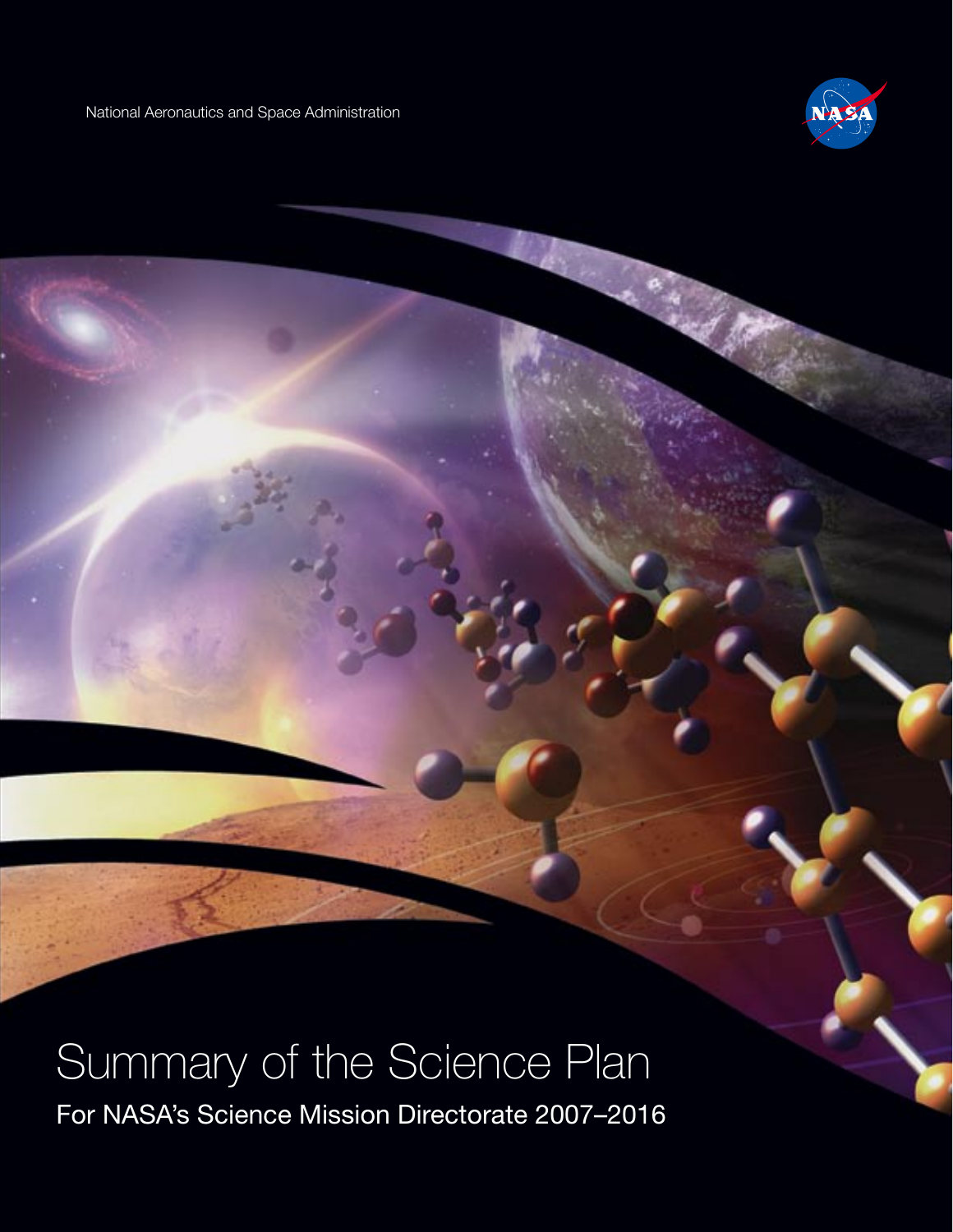*This Summary of the Science Plan for NASA's Science Mission Directorate emphasizes the identification and prioritization of space missions as that is the focus of the Congressional request for the Plan. The full-length version of the Science Plan articulates the research program in detail, as well as describing the research solicitation, advanced technology, data management, and related activities required to achieve NASA's space and Earth science goals.*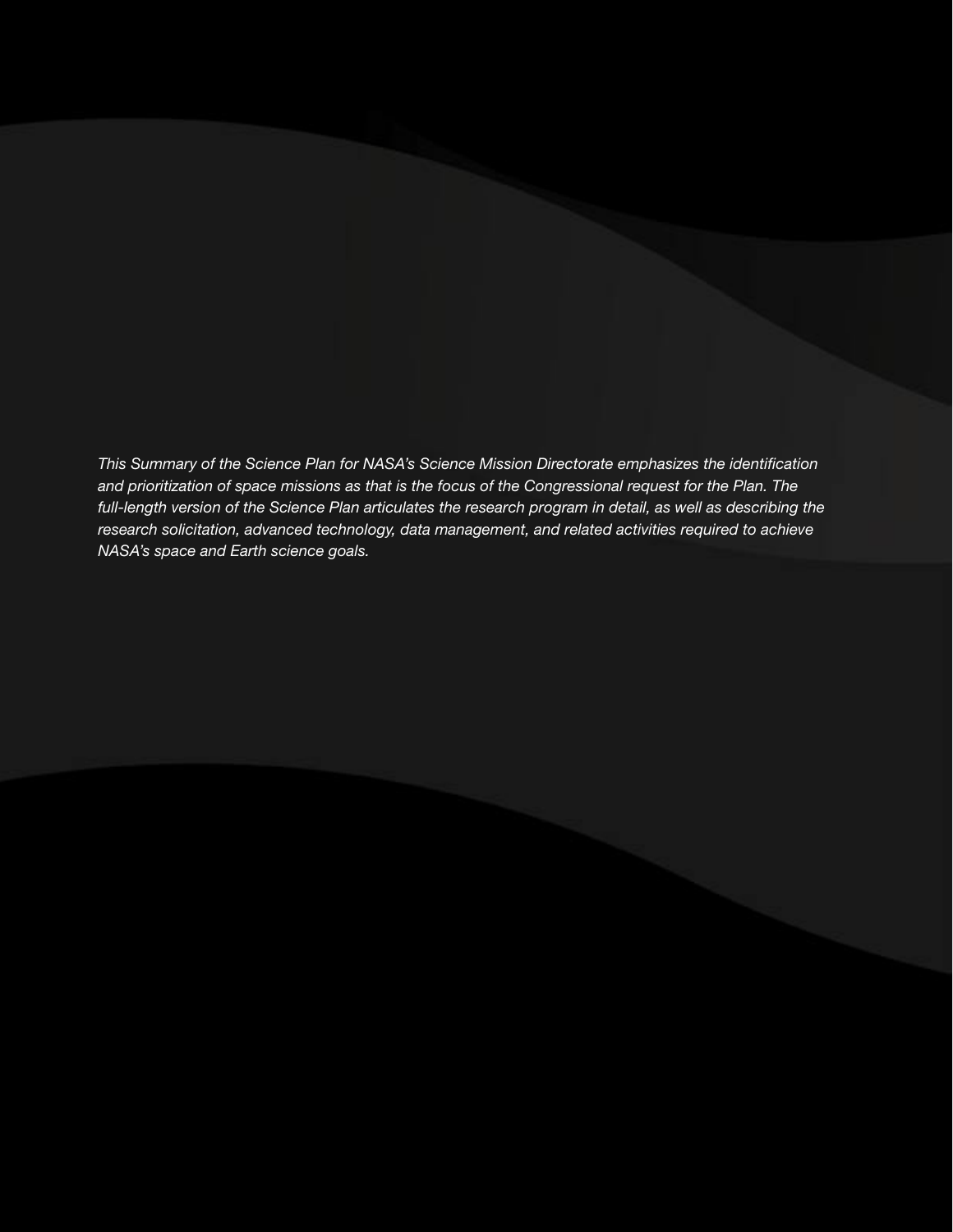# **Contents**

- 1 Preamble: NASA's Vision for Science
- 3 Chapter 1: Purpose and Progress
- $\Theta$  Chapter 2: Summary of Science Questions
- 11 Chapter 3: Science Planning and Implementation

SMD Principles Role of Science Reaserch and Analysis Setting Mission Priorities

- 15 Chapter 4: Earth Science
- 17 Chapter 5: Planetary Science
- 19 Chapter 6: Heliophysics
- 21 Chapter 7: Astrophysics
- 25 Chapter 8: Science and Human Exploration
- 27 Chapter 9: Summary: At the Brink of Understanding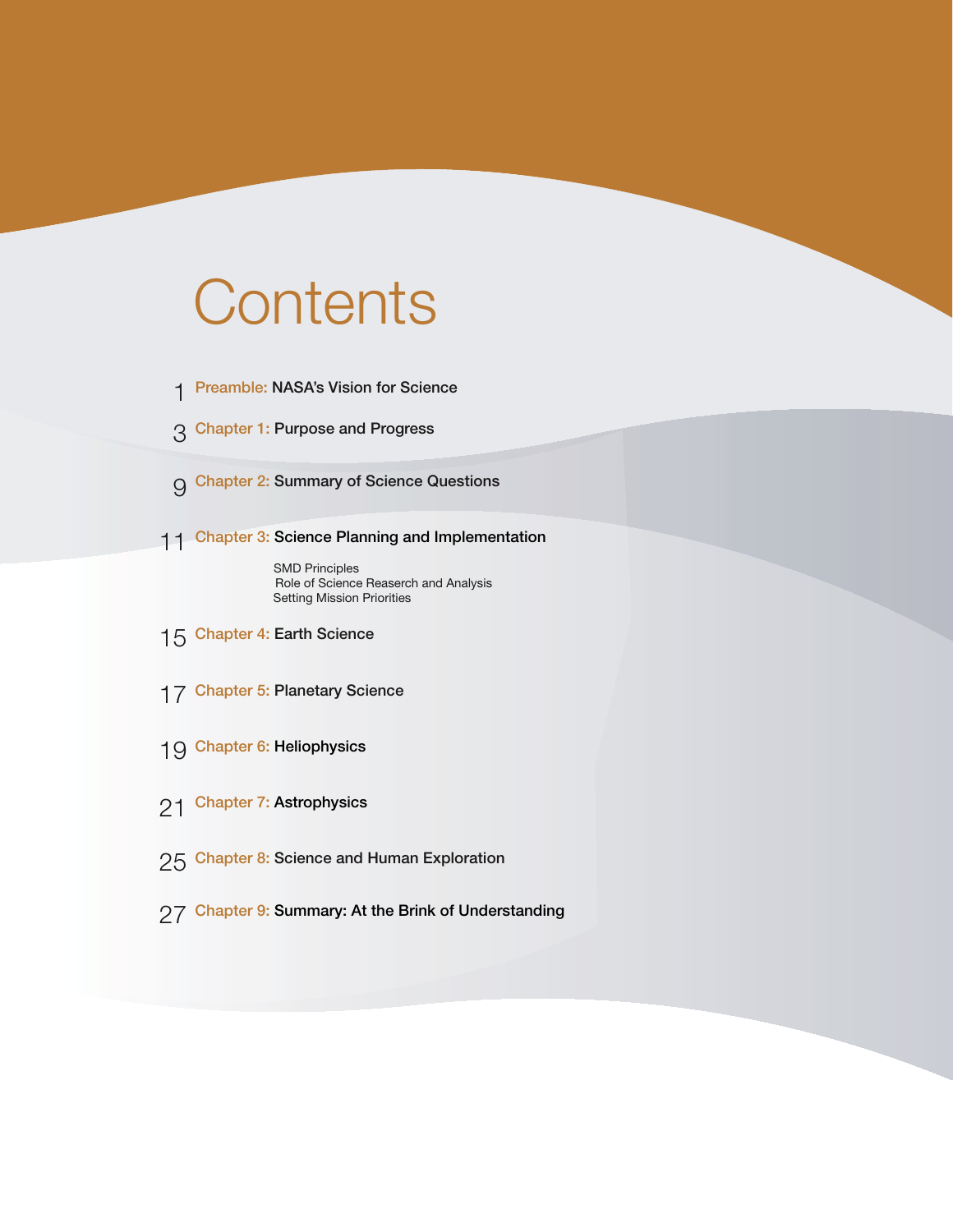# Preamble: NASA's Vision for Science

NASA's Science Mission Directorate conducts scientific exploration that is enabled by access to space. We project humankind's vantage point into space with observatories in Earth orbit and deep space, spacecraft visiting the Moon and other planetary bodies, and robotic landers, rovers, and sample return missions. From space, in space, and about space, NASA's science vision encompasses questions as practical as hurricane formation, as enticing as the prospect of lunar resources, and as profound as the origin of the Universe.

From space we can view the Earth as a planet, seeing the interconnectedness of the oceans, atmosphere, continents, ice sheets, and life itself. At NASA we study planet Earth as a dynamic system of diverse components interacting in complex ways—a challenge on a par with any in science. We observe and track global-scale changes, and we study regional changes in their global context. We observe the role that human civilization increasingly plays as a force of change. We trace effect to cause, connect variability and forcing with response, and vastly improve national capabilities to predict climate, weather, and natural hazards. NASA research is an essential part of national and international efforts to employ Earth observations and scientific understanding in service to society.

We extend humankind's virtual presence throughout the solar system via robotic visitors to other planets and their moons, to asteroids and comets, and to icy bodies in the outer reaches known as the Kuiper Belt. We are completing our first survey of the solar system with one mission that will fly by Pluto and another that will visit two protoplanets, Ceres and Vesta. We are in the midst of a large-scale investigation of Mars, with one or more robotic missions launching every 26 months when the positions of Mars and Earth are optimal. We are directing our attention to certain moons of the giant planets where we see intriguing signs of surface dynamism and of water within, knowing that on Earth, where there is water and energy there is also life. We are progressing from observers to rovers to sample return missions, each step bringing us closer to our principal goals: to understand our origins, to learn whether life does or did exist elsewhere in the solar system, and to prepare for human expeditions to the Moon, Mars and beyond.

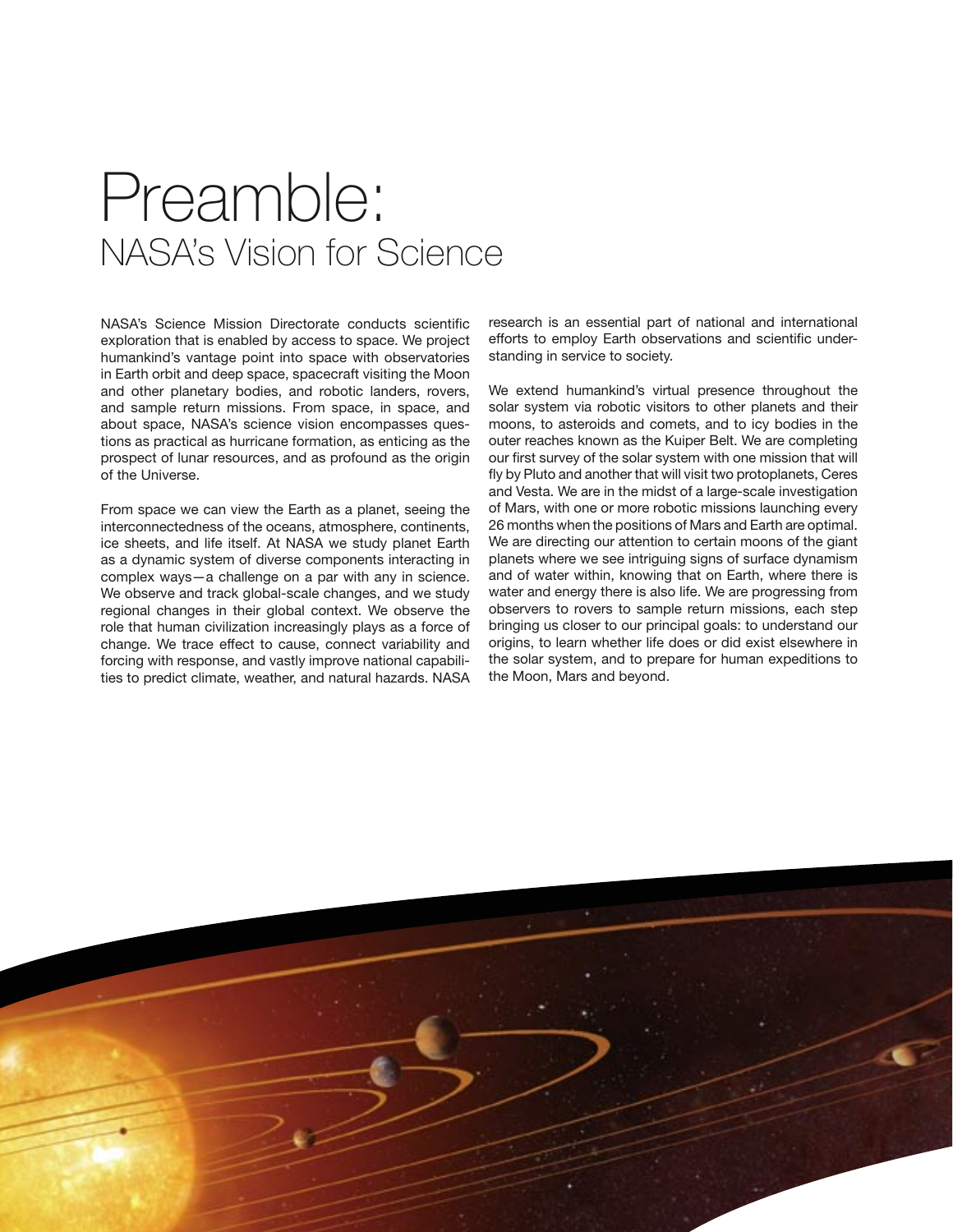Our solar system is governed by the Sun, a main-sequence star midway through its stellar life. The Sun's influence is wielded through gravity, radiation, the solar wind, and magnetic fields as they interact with the masses, fields and atmospheres of planetary bodies. Through the eyes of multiple spacecraft, we see the solar system as a "heliosphere," a single, interconnected system moving through interstellar space. On Earth, this interaction with a star is experienced through space weather's modifications to the ozone layer, through climate change, and through effects on radio and radar transmissions, electrical power grids, and spacecraft electronics. We seek to understand how and why the Sun varies, how planetary systems respond, and how human activities are affected. As we reach beyond the confines of Earth, this science will enable the space weather predictions necessary to safeguard the outward journeys of human and robotic explorers.

The greatest minds of the last century perceived wondrous things about the universe itself—the Big Bang and black holes, dark matter and dark energy, and the nature of space and time. Their theories challenge NASA to use its presence

in space to put them to the test. NASA's Great Observatories are taking us to the limits of the theories proposed by Einstein, Hubble, Spitzer and Chandrasekhar. We are now poised to move beyond. Having measured the age of the universe, we now seek to explore its ultimate extremes—its stupendous birth, the edges of space and time near black holes, and the darkest space between galaxies. Having exploited nearly the full spectrum of light, we will explore using gravitational waves in space-time. We seek to understand the relationship between the smallest of subatomic particles and the vast expanse of the cosmos. Having discovered more than a hundred giant planets around other stars, we now seek to find Earth-like planets in other solar systems.

This is NASA's science vision: the scientific exploration of our planet, other planets and planetary bodies, our star system in its entirety, and the universe beyond. In so doing, we lay the intellectual foundation for the robotic and human expeditions of the future. What follows is NASA's plan for turning this vision into scientific discovery.

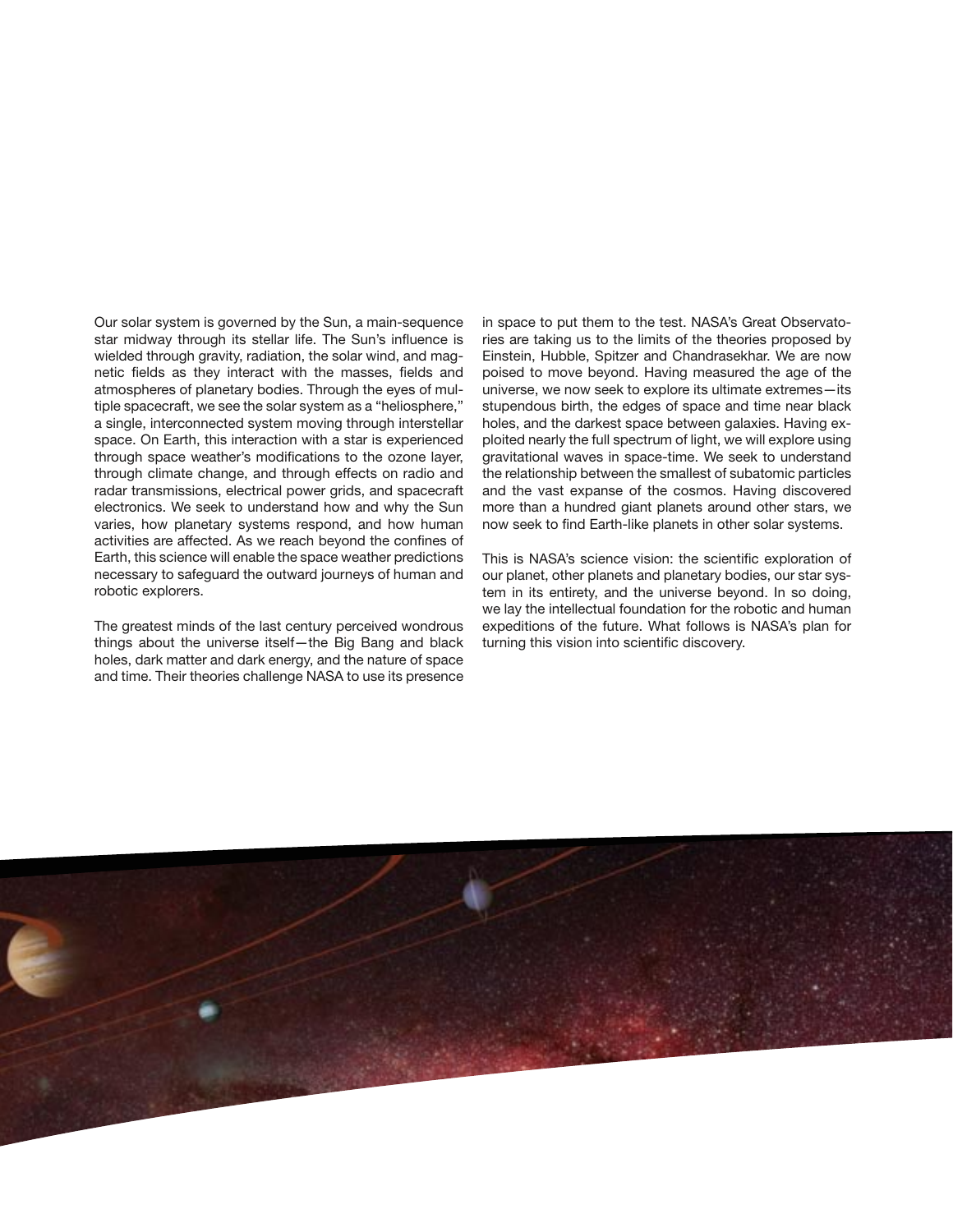

### **Science in the NASA Strategic Plan**

The 2006 NASA Strategic Plan articulates succinctly the three-part Mission of the Agency:

*To pioneer the future in space exploration, scientific discovery, and aeronautics research.*

NASA has pursued these three areas throughout its history. Fresh impetus is provided by the President's Vision for Space Exploration announced in January 2004, which includes robotic exploration of planetary bodies in the solar system, advanced telescope searches for Earth-like planets around other stars, and studying the origin, structure, evolution, and destiny of the universe, in addition to extending human presence to the Moon, Mars, and beyond. Other Presidential initiatives guide NASA's study of Earth from space and build on NASA's rich heritage of aeronautics and space science research.

Goal 3 in the 2006 NASA Strategic Plan is to "*develop a balanced overall program of science, exploration, and aeronautics consistent with the redirection of the human spaceflight program to focus on exploration.*" In the arena of science, NASA's focus is in disciplines where access to space enables new scientific endeavors or enhances existing ones. Responsibility for defining, planning and overseeing NASA's space and Earth science programs is assigned by the NASA Administrator to the Science Mission Directorate (SMD). The SMD organizes its work into four broad scientific pursuits, each managed by a Division within the Directorate, implementing the four science subgoals in the NASA Strategic Plan:

- **Earth Science:** Study planet Earth from space to advance scientific understanding and meet societal needs
- **Planetary Science:** Advance scientific knowledge of the origin and history of the solar system, the potential for life elsewhere, and the hazards and resources present as humans explore space
- **Heliophysics:** Understand the Sun and its effects on Earth and the solar system
- **Astrophysics:** Discover the origin, structure, evolution, and destiny of the universe, and search for Earth-like planets.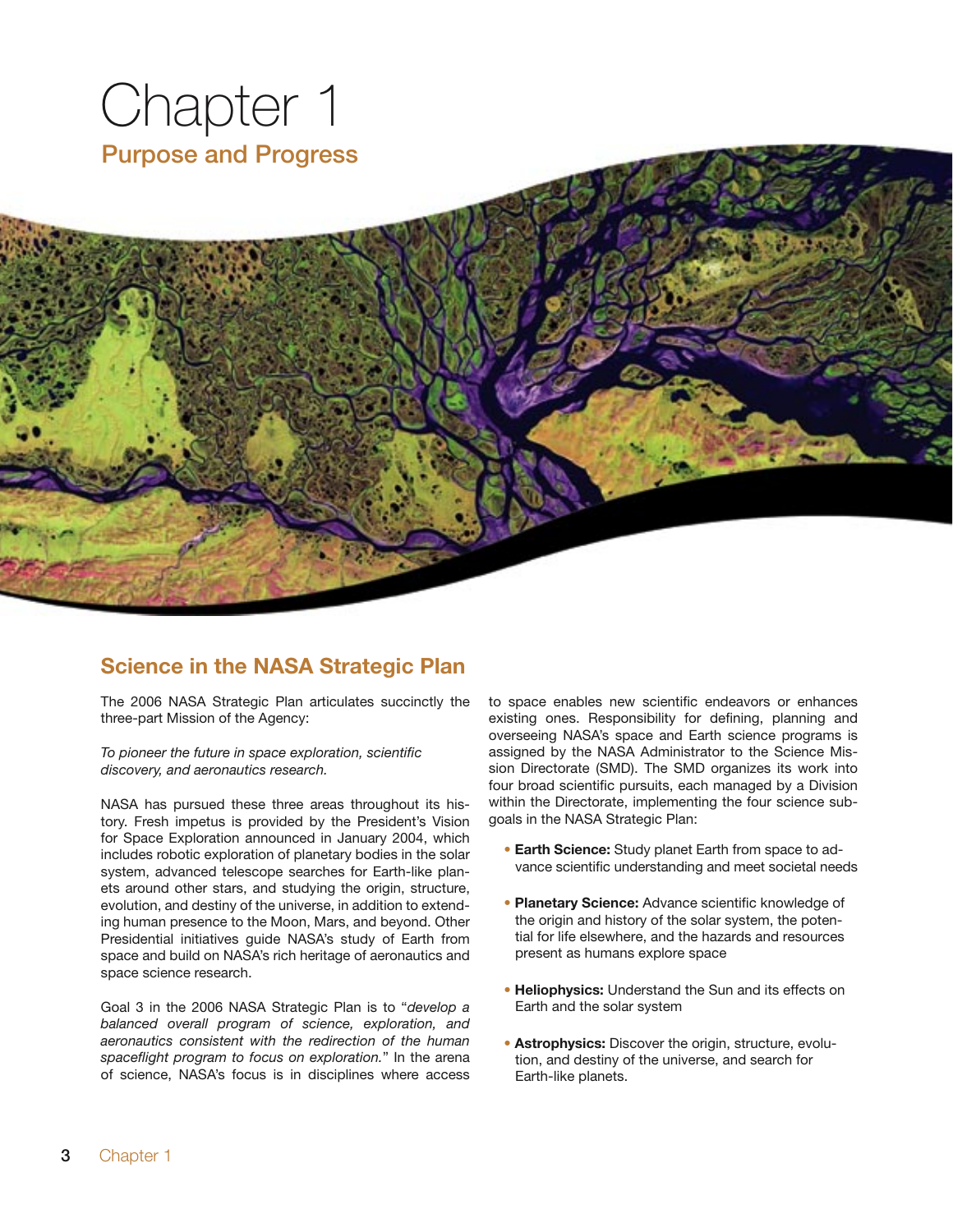Appendix 1 lists the long-term outcomes associated with each of these areas. Collectively these goal and outcome statements comprise an overview of the science portfolio managed by SMD. Research on bioastronautics and other microgravity sciences is managed by the Exploration Systems Mission Directorate and is not addressed in this Plan.

Fundamental research on profound science questions using space-based observatories and related assets is the hallmark of all four areas of NASA's SMD. Astrophysics pursues answers to questions about the universe that are as old as humanity. Heliophysics and Planetary Science both include elements important to the success of NASA's human exploration endeavors, and the former has practical utility on Earth. Earth Science is inherently beneficial to society in practical ways and requires that means be created to transfer its results for use in decision support and policy making. Research in all four science areas is essential to the fulfillment of national priorities embodied in Presidential initiatives and Congressional legislation, and scientific priorities identified by the Nation's scientific communities.

The scientific scope of NASA's space and Earth science program is unchanged since the publication of the 2003 NASA Strategic Plan, but much has changed in the intervening years. The external environment has changed in three significant ways. First, NASA has received new direction and advice. These are summarized in the balance of this chapter. Second, projected resource levels have changed, as described in Chapter 2. These have been exacerbated by internal challenges in managing the costs of key projects. Third, a fundamental tenet of strategy in Earth Science—the migration of mature measurements to operational systems—requires reassessment due to changes in the baseline for the National Polar-orbiting Operational Environmental Satellite System (NPOESS). But the scientific challenges before us are largely the same, providing a stable framework for planning.

#### NASA Science in the Vision for Space Exploration

Announced by the President in 2004 and authorized by the Congress in 2005, the fundamental goal of the Vision for Space Exploration is "to advance U.S. scientific, security, and economic interests through a robust space exploration program." For the past three decades, space exploration beyond low Earth orbit has been conducted exclusively by scientific robotic missions. Now NASA is preparing for human expeditions to the Moon, Mars, and beyond, leading to a new era of joint human and robotic exploration.

Science both enables and is enabled by human exploration. For this reason the President's Commission on Implementation of U.S. Space Exploration sketched out a broad scientific program of research to advance understanding of the origin, evolution, and fate of the Earth, the solar system, and the universe beyond. While organized along spatial rather than temporal lines, the scope of the SMD program mirrors that outlined by the President's Commission.

NASA has assigned responsibilities and authorities to its Mission Directorates for achieving these objectives. For some, such as robotic exploration of Mars and advanced telescope searches for Earth-like planets, SMD has sole responsibility. For the Moon, which is the next target for human exploration of space, SMD plays a program scientist role, providing scientific expertise needed to enable successful human exploration and exploiting the opportunities afforded by human explorers and exploration systems to conduct research. A detailed description of SMD's role in fulfilling the return to the Moon portion of the Vision for Space Exploration and the key activities of the next few years in this area are given in Chapter 8.

### NASA Science in National Strategies for Planet Earth

In June 2001, the President announced the Climate Change Research Initiative to augment the long-standing U.S. Global Change Research Program and form the U.S. Climate Change Science Program. NASA is a leader in this interagency effort, along with the National Oceanic and Atmospheric Administration (NOAA) and others, and provides global environmental observations and scientific research, modeling, assessment, and applications research. NASA also provides input on monitoring for the companion Climate Change Technology Program led by the Department of Energy (DOE). NASA, NOAA, the U.S. Geological Survey (USGS), the National Science Foundation (NSF), and the Office of Science and Technology Policy (OSTP) provide leadership for the interagency effort to develop the U.S. Integrated Earth Observation System, America's contribution to the Global Earth Observation System of Systems. Finally, NASA has a key role in the U.S. Oceans Action Plan (the President's response to the Congressionally chartered U.S. Oceans Commission Report) and the emerging Ocean Research Priorities Plan in partnership with NOAA, NSF, and the U.S. Navy (USN).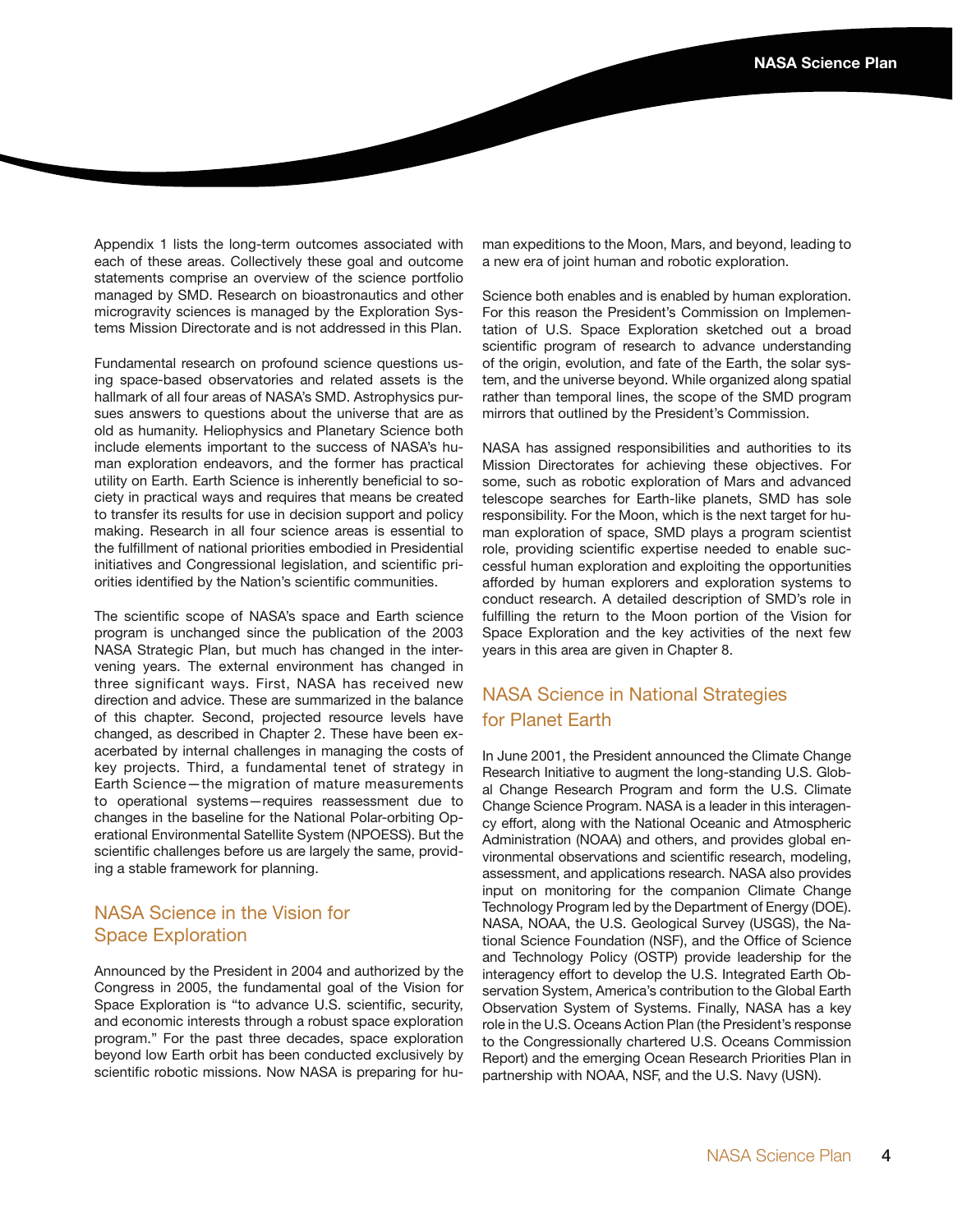### NASA Science in the National Strategy for Physics and Astronomy

In 2004, the President's Science Advisor adopted the National Science and Technology Council's report, *The Physics of the Universe: A Strategic Plan for Federal Research at the Intersection of Physics and Astronomy*. This document, inspired by the NRC's report *Connecting Quarks with the Cosmos*, identifies investments and actions NASA, NSF, and DOE should take to advance scientific knowledge in cosmology, astronomy, and fundamental physics in light of recent discoveries in these fields. These discoveries suggest "the basic properties of the universe as a whole may be intimately related to the science of the very smallest known things." As the Nation's provider of civil space-based observatories, NASA has a prominent role in implementing this plan.

#### Implementing Science Community Priorities

In planning its science programs, NASA works to implement the priorities defined by the National Research Council (NRC) in its decadal surveys and other reports. These reports represent the broad consensus of the Nation's scientific communities in their respective areas. NASA also engages the broad science community in development of community roadmaps for each of SMD's four science areas that define pathways for implementing NRC-defined priorities. The most recent roadmaps were published in 2006 (see Appendix 3), and were initiated by science committees and subcommittees of the NASA Advisory Council (NAC) as it existed in 2004. These roadmaps provided the starting points for development of the science chapters of this Plan. In addition, NASA receives science advice from the Astronomy and Astrophysics Advisory Committee chartered by the Congress to convey community input in these areas to NSF, NASA, and DOE.

### Implementing a Balanced Science Program

The NASA Authorization Act for 2005 calls for a balanced set of programs to carry out the Nation's space exploration, science, and aeronautics research goals. The Act further

calls for NASA to submit a plan to guide the science programs of NASA through 2016. This document is intended to answer that call. It also responds to the NASA Strategic Plan and the science "roadmaps" developed by the science community in each of the four science areas. As evidenced by the NRC's report, *An Assessment of Balance in NASA's Science Program* (NRC, 2006), a proper balance across all the relevant dimensions is difficult to achieve. That is true in part because it is difficult to define. At the Agency level, one defining consideration is consistency "with the redirection of the human spaceflight program to focus on exploration." Over the next several years, the Agency is working in parallel to complete the International Space Station, fly the associated Space Shuttle missions and retire that transportation system, and begin development of the new transportation system needed to implement the Vision for Space Exploration. During this same period, SMD is planning to service the Hubble Space Telescope, develop the James Webb Space Telescope, continue robotic exploration of Mars and beyond, and attempt to implement a new NRC decadal survey for Earth science in the context of a substantial downscaling of the climate monitoring capabilities of the converged civilian/military environmental satellite system. For all these reasons and more, a balanced program in the near term may look different from a balanced program over the longer term. The common thread is fulfillment of national objectives within the available resources.

The next chapter provides a summary of science questions and prioritized missions for all four areas. The commonalities and distinctions of the four areas shape SMD's modes of operation and partnerships. Common elements of strategy are described in Chapter 3. The unique objectives, research, and missions of each of the four science areas follow in Chapters 4 through 7. Each of these chapters has its own character as befits the nature of science in each area and as maintains accord with the science community roadmaps from which they were derived. The practicalities of the interaction of science and exploration are described in Chapter 8. Chapter 9 provides a brief, concluding glimpse of the great expanse of scientific achievement to be made possible by NASA and its partners.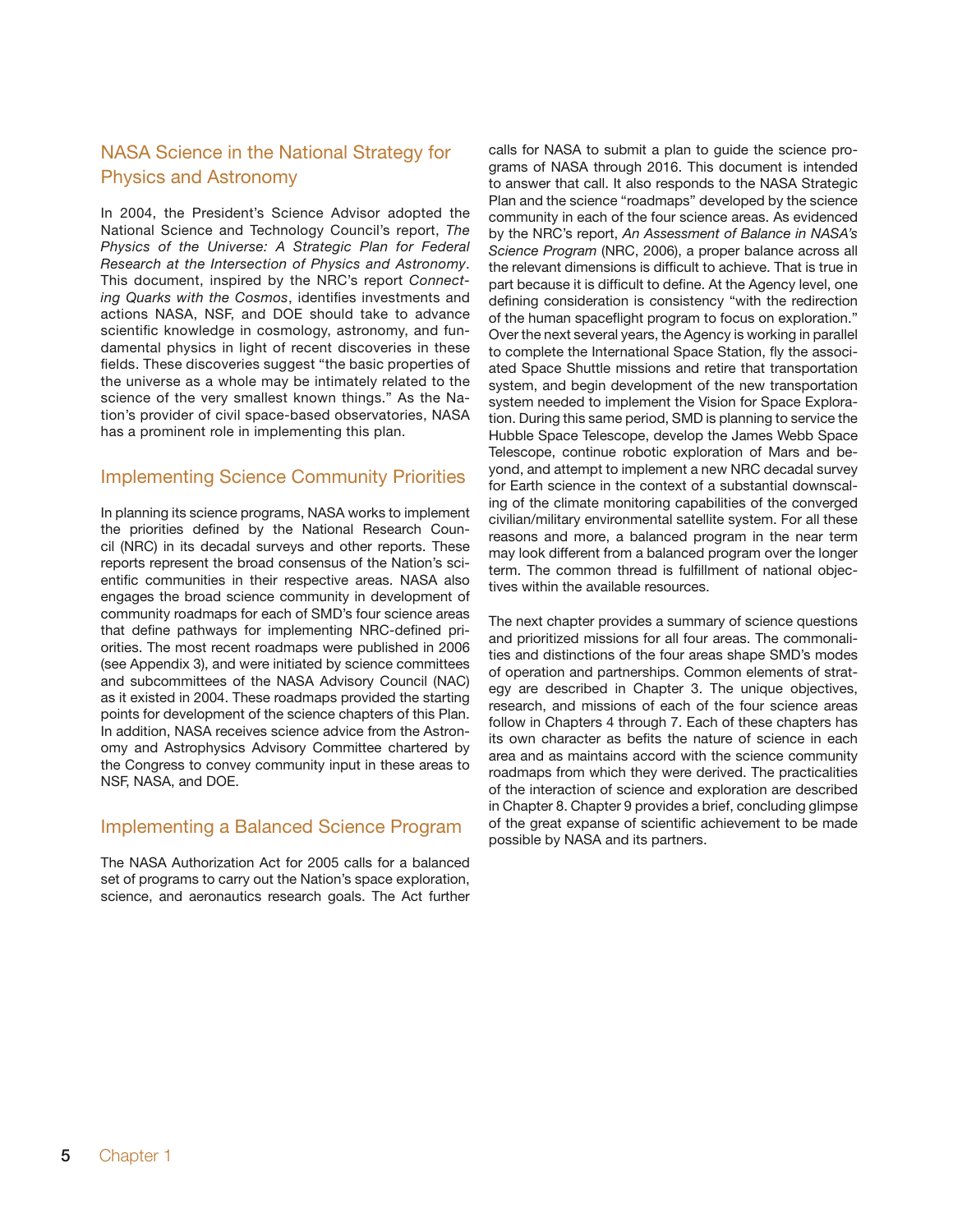



## NASA Scientist Wins 2006 Nobel Prize in Physics

NASA Scientist, Dr. John C. Mather shows some of the earliest data from the NASA Cosmic Background Explorer (COBE) Satellite during a press conference held at NASA Headquarters in Washington, DC. Dr. Mather was a co-recipient of the 2006 Nobel Prize for Physics. Photo Credit: NASA/Bill Ingalls

"The Royal Swedish Academy of Sciences has decided to award the Nobel Prize in Physics for 2006 jointly to **John C. Mather** NASA Goddard Space Flight Center, Greenbelt, MD, USA, and **George F. Smoot** University of California, Berkeley, CA, USA '*for their discovery of the blackbody form and anisotropy of the cosmic microwave background radiation*.'"

"This year the Physics Prize is awarded for work that looks back into the infancy of the Universe and attempts to gain some understanding of the origin of galaxies and stars. It is based on measurements made with the help of the COBE satellite launched by NASA in 1989...The success of COBE was the outcome of prodigious team work involving more than 1,000 researchers, engineers and other participants. **John Mather** coordinated the entire process and also had primary responsibility for the experiment that revealed the blackbody form of the microwave background radiation measured by COBE. **George Smoot** had main responsibility for measuring the small variations in the temperature of the radiation."

From the Nobel Foundation website: *http://nobelprize.org/nobel\_prizes/physics/laureates/2006/press.html*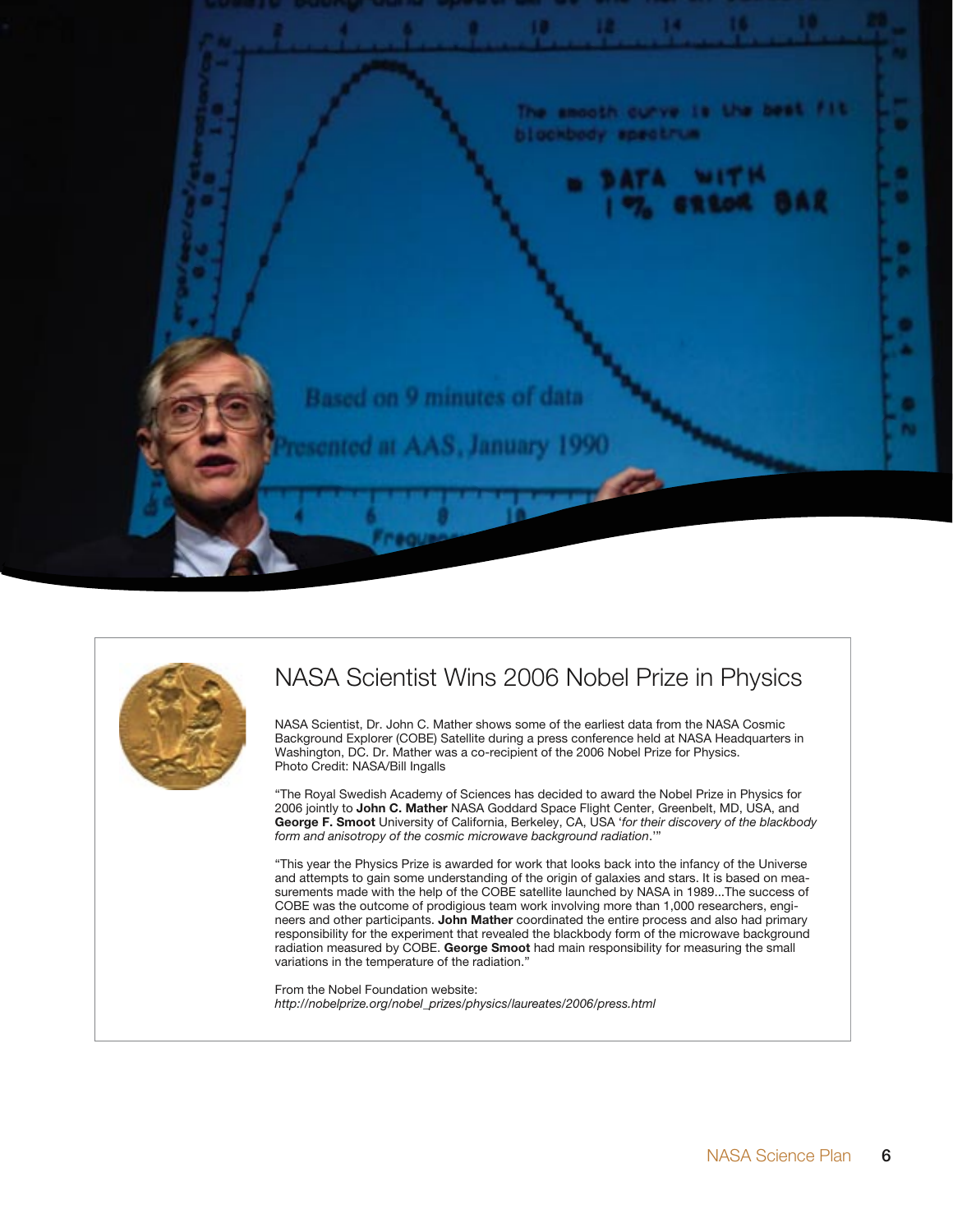# **Recent SMD Highlights**



The Spitzer telescope detected first light from an extrasolar world, picking up the infrared glow from two Jupiter-sized planets.



The Spitzer telescope provided the first observational evidence of dark matter, seen in the distribution of mass in the aftermath of the collision of two galaxies.



Using the Hubble Space Telescope, researchers discovered that dark energy was present in the early universe, which appears to agree with Einstein's prediction that a repulsive form of gravity emanates from empty space.



NASA solved a 35-year-old mystery regarding gamma-ray bursts,<br>through coordination of observations from several ground-based telescopes and NASA's Swift and other satellites. The flashes are brighter than a billion suns, yet last only a few milliseconds-too fast for earlier instruments to catch.



Voyager 1 reached the edge of the solar system, entering the heliosheath-the vast, turbulent expanse where the Sun's influence ends and the solar wind crashes into the thin gas between stars. It is the human artifact furthest from the Earth.



The Imager for Magnetopause-to-Aurora Global Exploration (IMAGE) and Cluster satellites showed that a sustained brightglowing spot in the auroral region was a signature of magnetic reconnection in the Earth's magnetosphere. The stability of the<br>spot is the first observational evidence that magnetic reconnection could be a steady process.



The Solar and Heliospheric Observatory (SOHO) spacecraft has revealed a process by which the direction of the Sun's magnetic field may reverse every 11 years. The cumulative effect of more<br>than a thousand huge eruptions, called Coronal Mass Ejections, flips the magnetic field of the entire Heliosphere.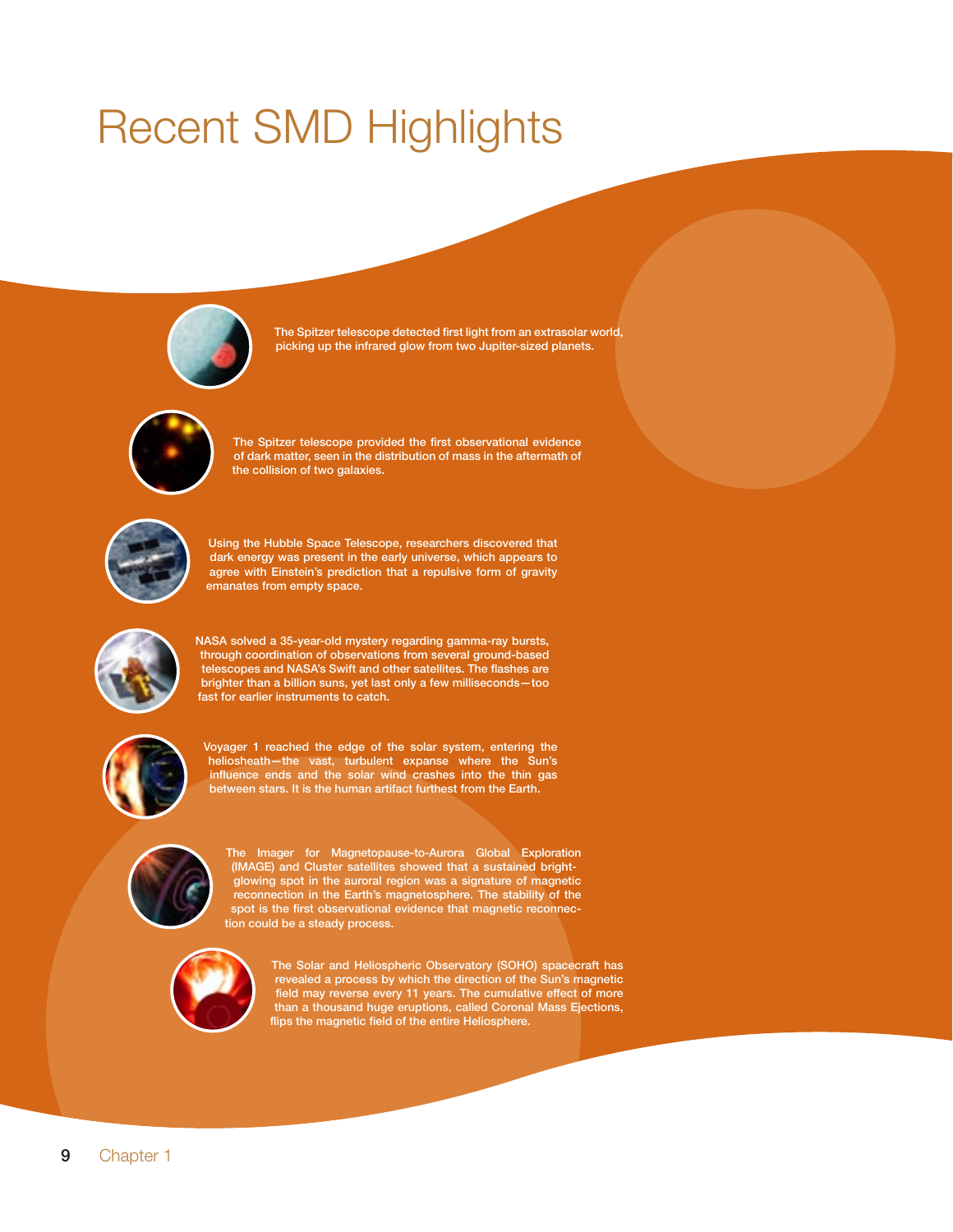At Saturn, Cassini found geyser-like water vapor spurts on Enceladus and the European Space Agency's (ESA's) Huygens probe found that Titan's surface has been shaped by flowing liquid and blowing winds, much like the Earth's.

> The Deep Impact spacecraft rendezvoused with comet Tempel 1, and its impactor collided with the target's nucleus, giving researchers the best-ever data and images of a comet.

The Stardust mission successfully returned to Earth samples from comet Wild 2. The year before, the Genesis mission sampled the solar wind, collecting charged particles implanted in high-purity materials. These represent the first return of samples from space since the Apollo program.

The Mars Exploration Rovers Spirit and Opportunity found evidence that water once flowed across the Martian surface. Both have completed a full Martian year of exploration and discovery. Opportunity has reached Victoria Crater.

ICESat has confirmed accelerated movement of glaciers in the Antarctic Peninsula, following the breakup of the floating ice shelf into which the glaciers flowed. ICESat also confirmed that part of the West Antarctic ice sheet has been increasingly getting thinner.

The twin Gravity Recovery And Climate Experiment (GRACE) satellites demonstrated the ability to measure variability in the water quantity continental underground reservoirs, where most of Earth's liquid fr water is stored.

Researchers at NASA and the U.S. Environmental Protection Agency (EPA) developed a data fusion of observations from the Terra and Aqua satellites with the EPA in situ monitoring network to improve the air-quality forecasts issued throughout the United States.









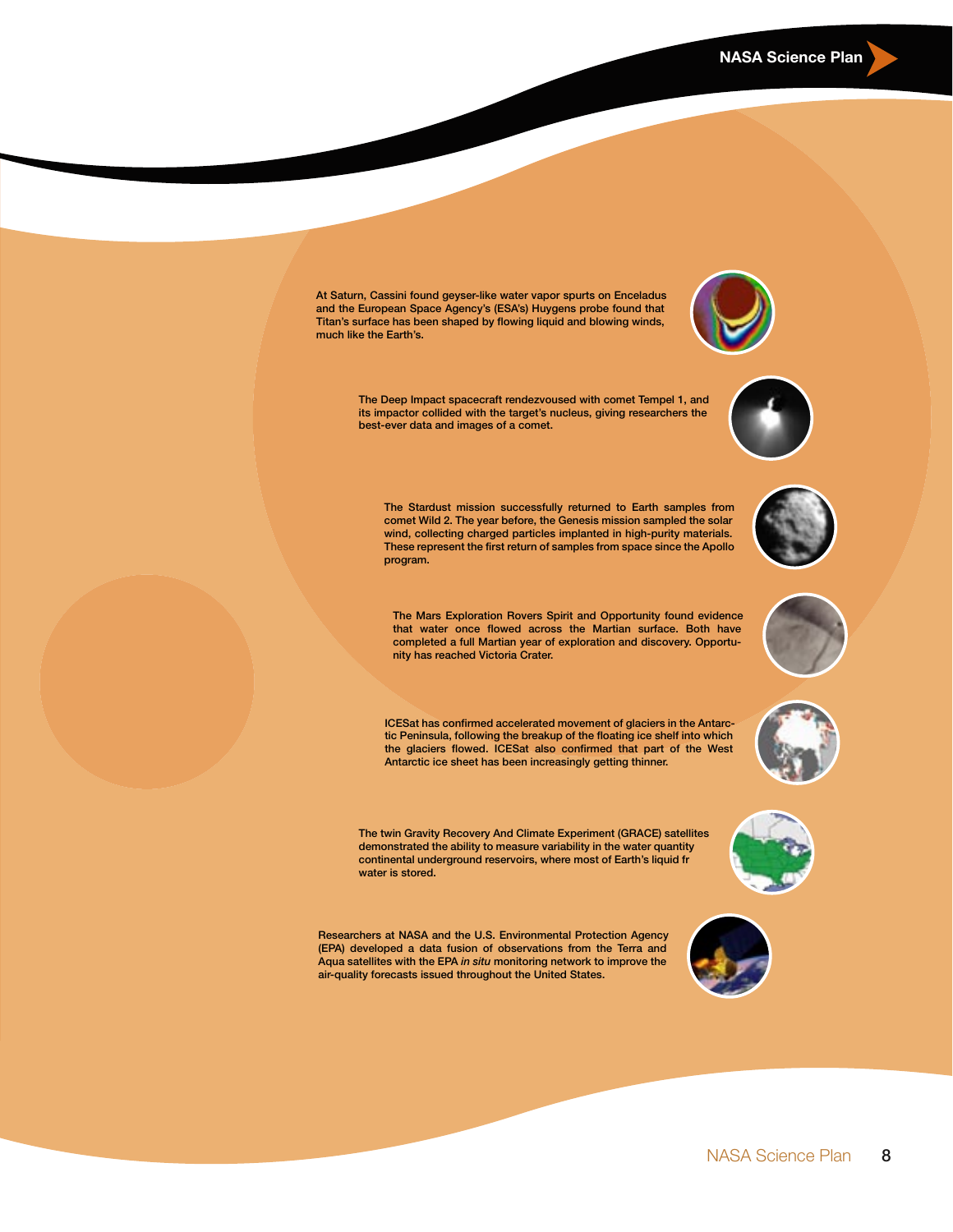# Chapter 2 Summary of Science Questions

NASA's Science Mission Directorate works continually with the science community to identify the highest science priorities and the best strategies and missions to address those priorities. These priorities are drawn from the decadal surveys and other reports of the NRC. Each of SMD's four science divisions sponsors a triennial strategic roadmapping effort, generally using committees comprised largely of members of the external science community and led by a senior leader in that community, to lay out NRC decadal survey priorities into a decadal (and longer) roadmap of missions and research programs. These committees operate under the auspices of the NASA Advisory Council (NAC) and its subordinate bodies. The products of these efforts are the building blocks of NASA strategy documents, including this Science Plan. The NRC and the NAC then review the strategy documents to assure NASA has adequately reflected community priorities given budgetary, programmatic, and related constraints.

Working with the broader scientific community and in response to national initiatives and NRC decadal surveys, NASA has defined a set of space and Earth science questions that can be best addressed using the Agency's unique capabilities. These are listed in Table 2.1. The science questions in this table originated in the community roadmaps in each science area, which in turn are sourced in NRC decadal surveys. The research objectives in this table are a form of the long-term outcomes set forth in the 2006 NASA Strategic Plan.

Answering these science questions requires comprehensive research programs be conducted by NASA and its many partners. Components of these programs include scientific research and analysis, space missions, suborbital missions, field campaigns, data management, computational modeling, and advanced technology development. Because of their centrality to NASA's role in science and to the request from the Congress for this Science Plan, space missions and mission priorities are addressed in the balance of this chapter.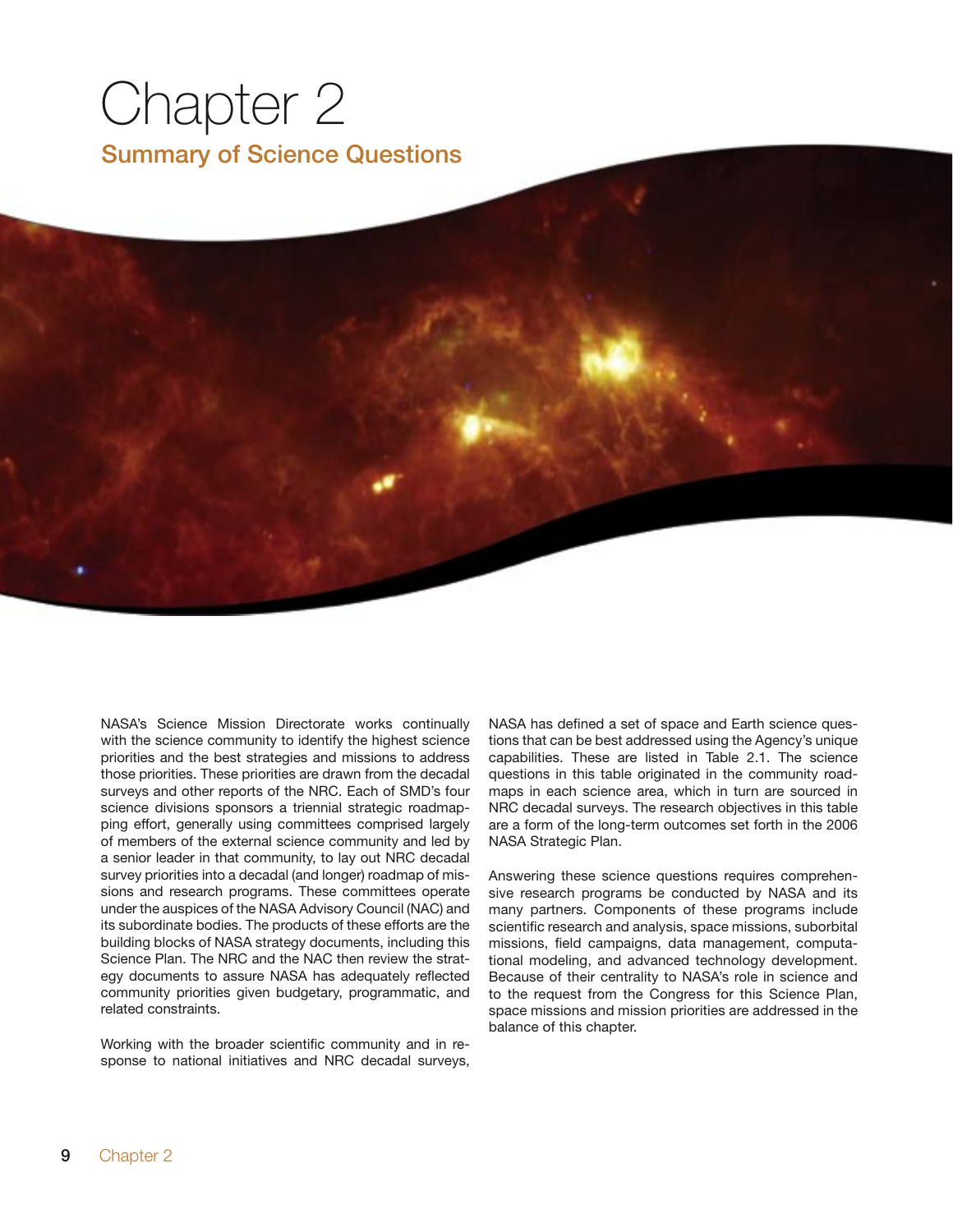Table 2.1

| Science Questions and Research Objective                                                                                                                                                                                            |                                                                                                                                                                                                                                                                                                                                                                                                                                                                                     |                                                                                                                                                                                                                                                                                                                                                                                                                                                                                                                                                                                                                                                                                                                                                                                                                                                                                                                              |  |  |  |
|-------------------------------------------------------------------------------------------------------------------------------------------------------------------------------------------------------------------------------------|-------------------------------------------------------------------------------------------------------------------------------------------------------------------------------------------------------------------------------------------------------------------------------------------------------------------------------------------------------------------------------------------------------------------------------------------------------------------------------------|------------------------------------------------------------------------------------------------------------------------------------------------------------------------------------------------------------------------------------------------------------------------------------------------------------------------------------------------------------------------------------------------------------------------------------------------------------------------------------------------------------------------------------------------------------------------------------------------------------------------------------------------------------------------------------------------------------------------------------------------------------------------------------------------------------------------------------------------------------------------------------------------------------------------------|--|--|--|
| <b>Science Area</b>                                                                                                                                                                                                                 | <b>Science Questions</b>                                                                                                                                                                                                                                                                                                                                                                                                                                                            | <b>Research Objectives</b><br>[multiyear Outcomes, 2006 NASA Strategic Plan-Appendix 1]                                                                                                                                                                                                                                                                                                                                                                                                                                                                                                                                                                                                                                                                                                                                                                                                                                      |  |  |  |
| <b>Earth Science:</b><br><b>Study planet Earth</b><br>from space to advance<br>scientific understand-<br>ing and meet societal<br>needs.                                                                                            | • How is the global Earth<br>system changing?<br>. What are the primary causes of<br>change in the Earth system?<br>. How does the Earth system respond to<br>natural and human-induced changes?<br>• What are the consequences<br>for human civilization?<br>• How will the Earth system<br>change in the future?                                                                                                                                                                  | 1. Understand and improve predictive capability for changes in<br>the ozone layer, climate forcing, and air quality associated<br>with changes in atmospheric composition<br>2. Enable improved predictive capability for<br>weather and extreme weather events<br>3. Quantify global land cover change and terrestrial<br>and marine productivity and improve carbon cycle<br>and ecosystem models<br>4. Quantify the key reservoirs and fluxes in the global water<br>cycle and improve models of water cycle change and<br>fresh water availability<br>5. Understand the role of oceans, atmosphere, and ice in the<br>climate system and improve predictive capability for its<br>future evolution<br>6. Characterize and understand Earth surface changes and<br>variability of Earth's gravitational and magnetic fields<br>7. Expand and accelerate the realization of societal benefits<br>from Earth system science |  |  |  |
| <b>Planetary Science:</b><br>Advance scien-<br>tific knowledge of<br>the origin and history<br>of the solar system,<br>the potential for life<br>elsewhere, and the<br>hazards and resources<br>present as humans<br>explore space. | • How did the Sun's family of planets<br>and minor bodies originate?<br>. How did the solar system evolve to<br>its current diverse state?<br>• What are the characteristics of the solar<br>system that led to the origin of life?<br>• How did life begin and evolve on Earth<br>and has it evolved elsewhere in the<br>solar system?<br>• What are the hazards and resources in<br>the solar system environment that will<br>affect the extension of human presence<br>in space? | 1. Learn how the Sun's family of planets and minor<br>bodies originated and evolved<br>2. Understand the processes that determine the history and<br>future of habitability in the solar system, including the origin<br>and evolution of Earth's biosphere and the characteristics<br>and extent of prebiotic chemistry on Mars and other worlds<br>3. Identify and investigate past or present habitable environ-<br>ments on Mars and other worlds, and determine if there is or<br>ever has been life elsewhere in the solar system<br>4. Explore the space environment to discover potential hazards<br>to humans and to search for resources that would enable<br>human presence                                                                                                                                                                                                                                       |  |  |  |
| Heliophysics:<br><b>Understand the Sun</b><br>and its effects on<br>Earth and the solar<br>system.                                                                                                                                  | • How and why does the<br>Sun vary?<br>. How do the Earth and planetary<br>systems respond?<br>• What are the impacts on<br>humanity?                                                                                                                                                                                                                                                                                                                                               | 1. Understand the fundamental physical processes of the<br>space environment from the Sun to Earth, to other planets,<br>and beyond to the interstellar medium<br>2. Understand how human society, technological systems, and<br>the habitability of planets are affected by solar variability and<br>planetary magnetic fields<br>3. Develop the capability to predict the extreme and dynamic<br>conditions in space in order to maximize the safety and<br>productivity of human and robotic explorers                                                                                                                                                                                                                                                                                                                                                                                                                    |  |  |  |
| <b>Astrophysics:</b><br>Discover the origin,<br>structure, evolution,<br>and destiny of the<br>universe, and search<br>for Earth-like planets.                                                                                      | • What are the origin, evolution, and<br>fate of the universe?<br>• How do planets, stars, galaxies, and<br>cosmic structure come into being?<br>• When and how did the elements of life<br>and the universe arise?<br>• Is there life elsewhere?                                                                                                                                                                                                                                   | 1. Understand the origin and destiny of the universe, phenom-<br>ena near black holes, and the nature of gravity<br>2. Understand how the first stars and galaxies formed, and<br>how they changed over time into the objects recognized in<br>the present universe<br>3. Understand how individual stars form and how those<br>processes ultimately affect the formation of planetary<br>systems<br>4. Create a census of extrasolar planets and measuring their<br>properties                                                                                                                                                                                                                                                                                                                                                                                                                                              |  |  |  |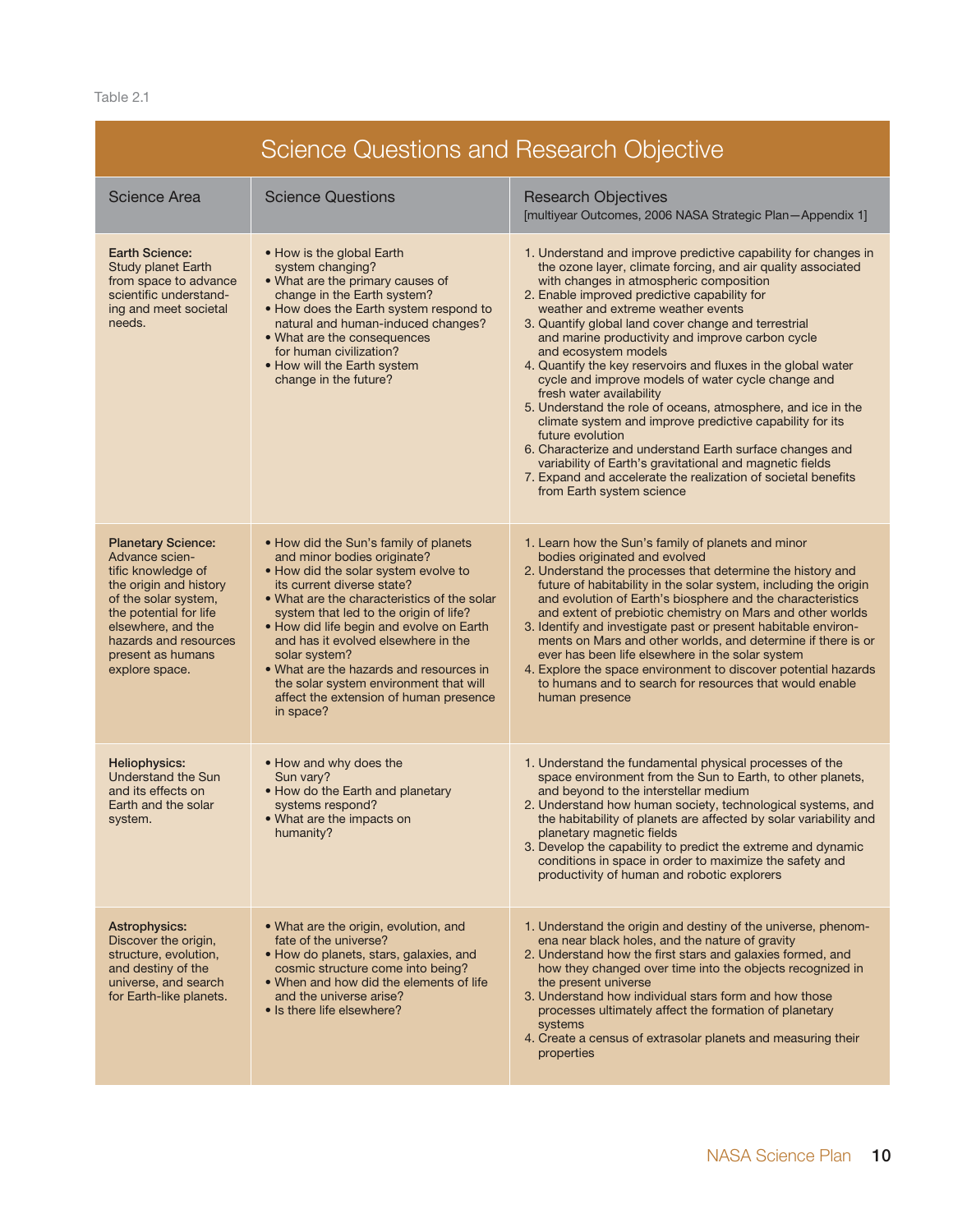# Chapter 3

Science Planning and Implementation

## 3.1 SMD Principles

- **Investment choices first consider scientific merit.**  SMD will use open competition and scientific peer review as the primary means for establishing merit for selection of research and flight programs.
- **Active participation by the research community outside NASA is critical to success.** SMD will engage the external science community in establishing science priorities, preparation and review of plans to implement those priorities, analysis of requirements trade studies, conduct of research, and evaluation of program performance.
- **The pace of scientific discovery is fueled by prompt, broad, and easy access to research data.** SMD will ensure vigorous and timely interpretation of mission data by requiring that data acquired be made publicly available as soon as possible after scientific validation.
- **Partnerships are essential to achieving NASA's science objectives.** Other nations and agencies are engaged in space and Earth science. NASA and SMD will partner with other national and international organizations to leverage NASA's investment and achieve national goals.
- **Partnerships are essential to realizing relevant societal benefits from NASA's research.** Beyond increasing scientific understanding, many NASA programs produce results with practical societal benefits. NASA and SMD will forge partnerships with other U.S. Federal agencies to facilitate their use of NASA research data and science results in their operational products and services.
- **The NASA mandate includes broad public communication.** SMD will convey the results and excitement of our programs through formal education and public engagement. SMD will seek opportunities to promote student interest in science, technology, engineering, and mathematics disciplines and careers.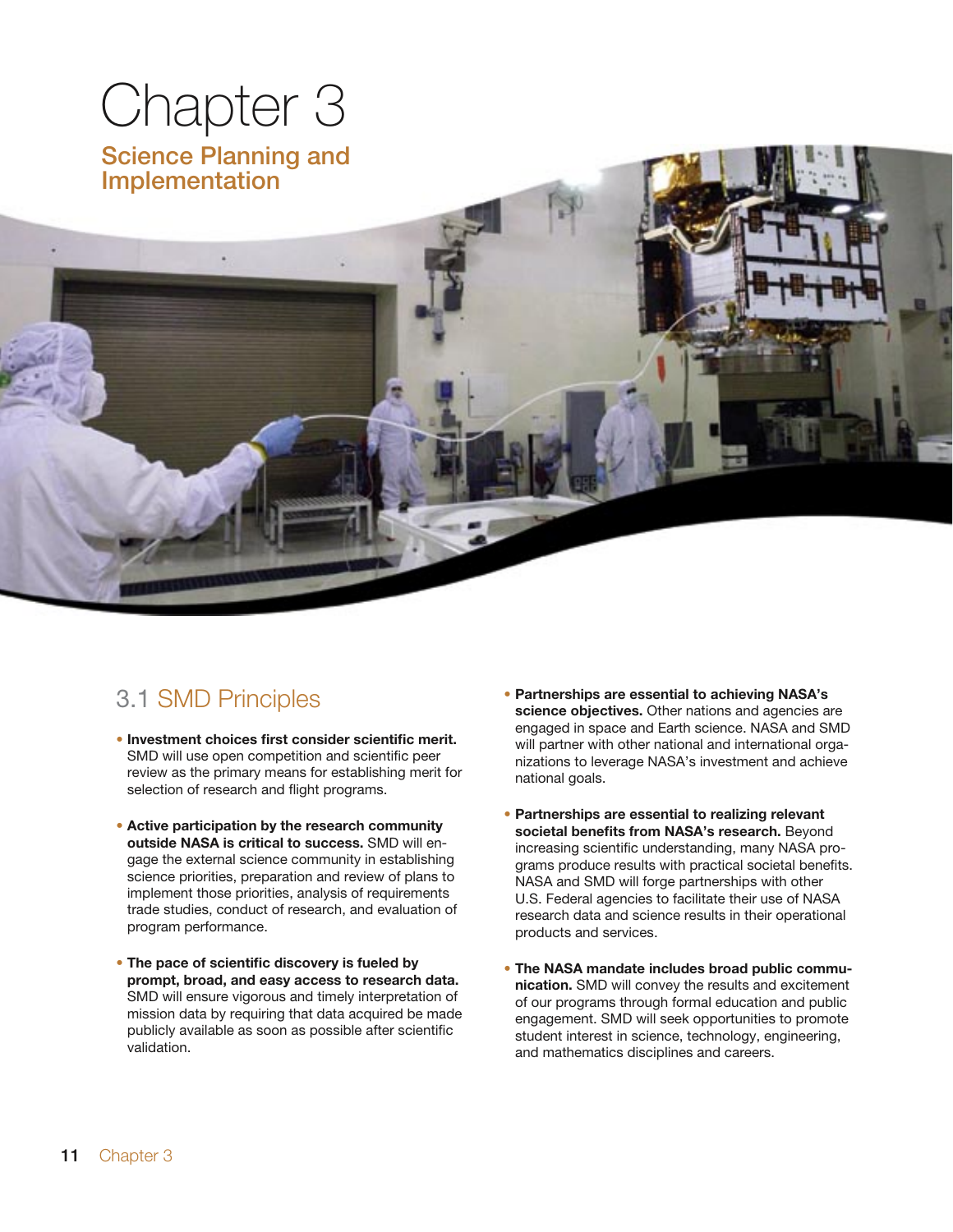- **Sustained progress in advancing U.S. space and Earth science interests requires investments across a broad range of activities.** 
	- The range of activities include basic research to understand the scientific challenges, technology development to enable new capabilities, space mission development to acquire the vital new data, and supporting science and infrastructure systems to ensure delivery of high value scientific results to the science community and the general public.
- **The nation looks to NASA for innovation in space.** SMD will accelerate the pace of scientific discovery through advanced technologies that will enable and enhance new space missions; shorten the mission development cycle; and speed the use of observation, model, and research results in the planning of future and the operation of current missions and systems.

### 3.1 Role of Scientific Research and Analysis

R&A programs develop the pioneering theories, techniques, and technologies that result in missions. These programs enable exploration of innovative concepts in sufficient depth to determine whether they are ready for incorporation in space missions. The results of R&A also inform and guide the scientific trades and other choices that are made during the development of missions. Sponsored researchers guide the operation of robotic missions, selecting targets for observation or sampling. R&A programs then capitalize on the new information obtained by the missions to advance understanding across the breadth of NASA science. It is R&A that turns the data returned from NASA missions into knowledge; it is this knowledge that addresses NASA's strategic objectives. NASA cannot accomplish its mission and the objectives of the Vision for Space Exploration without scientific R&A.

NASA-sponsored scientific R&A comprises an ever-evolving suite of individual PI-proposed investigations that cover the complete range of science disciplines and techniques essential to achieve NASA's science and exploration objectives. The diversity of the program is one of its critical components. NASA's R&A activities cover all aspects of basic and applied supporting research and technology in space and Earth sciences, including, but not limited to:

- theory, modeling, and analysis of mission science data;
- aircraft, stratospheric balloon, and suborbital rocket investigations;
- experiment techniques suitable for future space missions;
- concepts for future space missions;
- advanced technologies relevant to future space missions;
- techniques for and the laboratory analysis of extraterrestrial samples returned by spacecraft;
- determination of atomic and composition parameters needed to analyze space data as well as returned samples from the Earth or space;
- Earth surface-based observations and field campaigns that support science missions;
- interdisciplinary research to use findings from missions to answer science questions;
- integrated Earth system models;
- systems engineering approaches for applying science research data to societal needs (especially in Earth science and heliophysics); and,
- applied information systems research applicable to NASA objectives and data.

Once a NASA science mission launches and begins returning data, data analysis programs sponsor the analysis of scientific data returned by the mission with the goal of maximizing the scientific return from NASA's investment in spacecraft and other data-collection sources. The data analysis program is fundamental to achieving NASA's science objectives because it funds data analysis during and after a spacecraft's lifespan. NASA also funds data archiving and distribution services and partners with other Federal agencies to sustain these over the long term. Complementary investigations expand data analysis opportunites. For instance, laboratory measurements, suborbital observing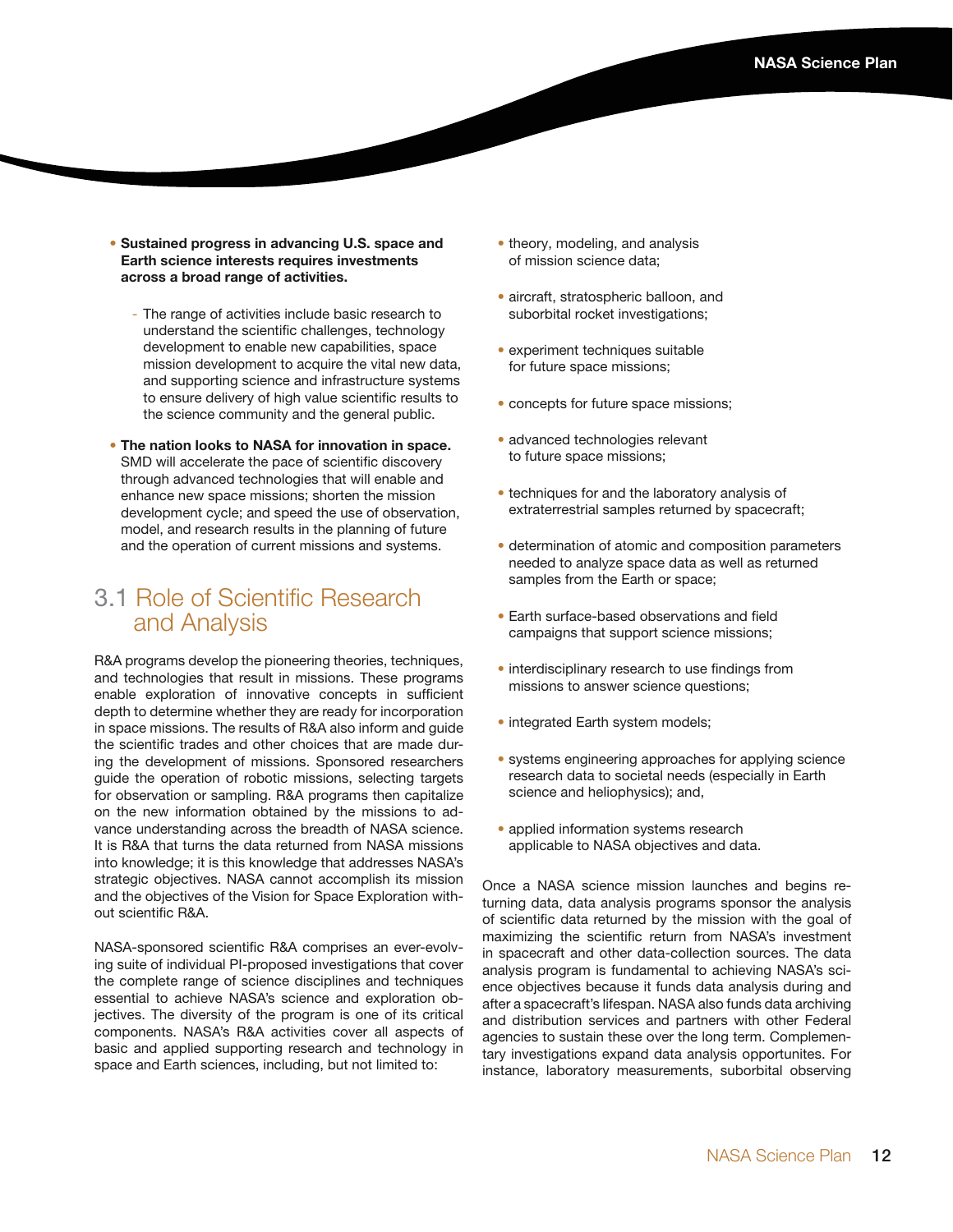campaigns, and ground-based field campaigns during and after missions greatly enhance the quality of the information that can be recovered from spacecraft data. Finally, they enable further exploration of unexpected results.

Open data policies and R&A funding enable research on space mission and related data by a broad range of researchers who publish their results in the open scientific literature. For those scientific investigations, such as weather and climate research and solar flare observation, that have practical societal benefits, scientific assessments and applications benchmarking assure their results are conveyed to agencies that can use them to improve the essential services they provide to the Nation. Results of NASA-sponsored research in areas such as the space environment, planetary atmospheres, and lunar surface composition become the scientific basis for decisions on human exploration systems and activities. As is the nature of science, answers to today's questions lead to new questions and goals for the future.

Achieving NASA's objectives requires a strong scientific and technical community to envision, develop, and deploy space missions and to apply results from these missions for the benefit of society. Such a community currently exists within the United States at universities, government facilities, and industrial laboratories. This robust U.S. research community is essential to the successful formulation, implementation, and exploitation of NASA missions.

Determining the optimal mix of investment among R&A programs, large and small missions, data management, and related activities is a challenge. Using advice from the NRC and the NAC, NASA makes that determination to best achieve its goals and objectives within the overall resource levels provided by the President and the Congress. As noted earlier, projected outyear funds are less than anticipated a year ago, and, as a result, R&A funds for data analysis and future instrument concepts are less than projected a year ago. As we move forward, NASA will work to assure an effective mix of investments across all the activities required to achieve its science goals.

## 3.3 Setting Priorities

NASA's approach to setting the balance of investment among science areas is based on the following considerations:

- A commitment is made to **reasonable progress on the long-term outcomes associated with each of the four SMD-assigned science objectives in the NASA Strategic Plan** shown in Appendix 1;
- **Long-term outcomes are science based, not mission based; thus suborbital and research and**

**analysis (R&A) programs are part of the discussion**—it is not simply a matter of weighing a mission in one area against a mission in another;

- Progress is assessed against community roadmaps laid out for each science area;
- The pace of progress can be influenced by ties to other NASA and Federal programs, e.g., human exploration timelines, in the case of the Mars Exploration Program, and the U.S. Climate Change Science Program and NPOESS in the case of Earth science;
- Some science objectives can be accomplished using a mix of small, medium and large missions; others require large missions which are more difficult to initiate.

NASA begins in each science area with **the priorities defined in decadal surveys of the NRC**, then generally sponsors science **community-led teams to develop roadmaps to plan implementation** of survey research and mission priorities. The first Earth Science decadal survey is currently in progress; thus, future missions in Earth science are not prioritized. NASA will address Earth Science future mission prioritization once the decadal survey is available.

The tables in chapters 7-4 provide lists of missions through 2016, prioritized for each major science area. The table includes all space and Earth science missions that NASA will initiate, design, develop, launch, or begin to operate from January 2007 through December 2016. The rationale is detailed in this section, and supporting information is presented in Chapters 4-7 on Earth Science, Planetary Science, Heliophysics, and Astrophysics, respectively. Currently operating missions are not included. Operating missions that have exceeded their prime mission lifetime are prioritized in periodic senior review processes led by members of the science community.

**Priority has been assigned based on a combination of scientific and programmatic factors.** Other things being equal, missions closer to launch are given higher priority for funding than missions further from launch. Other factors considered in the prioritization are technology readiness, mission science interdependencies, partnership opportunities, executive and legislative branch mandates, and programmatic considerations. Thus, assignment of high priority to a mission does not always mean it is developed for launch first; rather, it will be developed for launch as soon as it can be done well, implemented commensurate with the community's desire for a balanced program of small, medium, and large missions, and scheduled in accord with the phasing of available funding. The rationale for the priority order and the endorsement history of each mission are summarized in the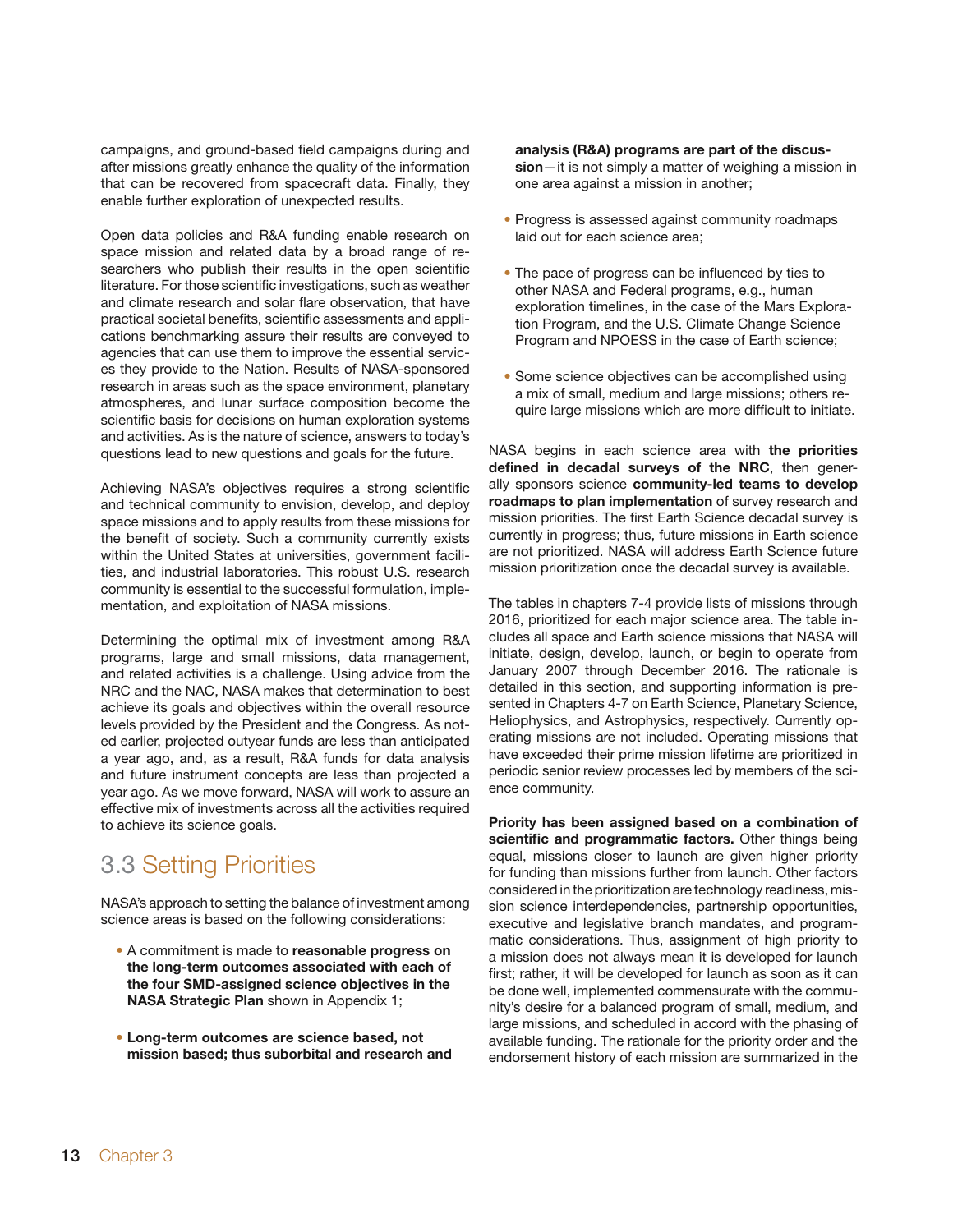

table, with overarching considerations for each science area in the text preceding each table.

The tables in chapters 4-7 are largely comprised of two types of missions: strategic and Principal Investigator-led (PI-led). Strategic missions are the backbone of the science roadmaps in each area and are usually large and multi-purpose in scope. Strategic missions are generally assigned to a NASA Center to implement, with science instruments and many platform components selected in open competition. Competed missions are employed to meet focused science objectives via innovative mission proposals. Competed missions are generally solicited as complete missions via open Announcements of Opportunity, and each is led by a PI. Because the decadal surveys tend to group missions by size category, one significant challenge is to integrate small, medium, and large missions into a single list for each science area, creating a balanced portfolio that includes all three types of missions as well as suborbital and R&A programs.

The largest factors driving the variance between NRC decadal survey priorities and final implementation priorities are pecuniary. Within NASA, cost increases on missions in development limit the pace at which new and smaller missions can be initiated. Externally, outyear budget horizons are lower today than at the time NRC decadal survey priorities were set. Nevertheless, NRC decadal survey priorities remain the principal determinant of the priority order of space science missions in the tables.

Overall, the mission set described in the tables are consistent with the budget projections through 2011 provided in the President's Fiscal Year 2007 request (1 percent growth through 2011) and inflationary growth (2.4 percent assumed) for 2012–2016. The NASA Authorization Act of 2005 authorized higher levels in FY2007 and FY2008, but final appropriations are not yet available. The outyear budget horizon is lower in the FY07 budget request than projected in prior years in this decade, making the task of prioritization both more important and more challenging.

The cost classifications of some missions ("large", "moderate", etc.) are those given in the endorsing document, and do not necessarily correspond to their current costs. Projected launch dates are shown in parentheses. The tables of mission priorities will need to be reconsidered with the release of new decadal surveys and other NRC reports and science task force reports, and with the selection of competed missions and other programmatic changes. They will be updated in each subsequent edition of this Plan, nominally every three years.



## The James Webb Space Telescope

Over 1000 people in more than 17 countries are developing the James Webb Space Telescope. Shown here are team members in front of the JWST full-scale model at the Goddard Space Flight Center in Greenbelt, Maryland.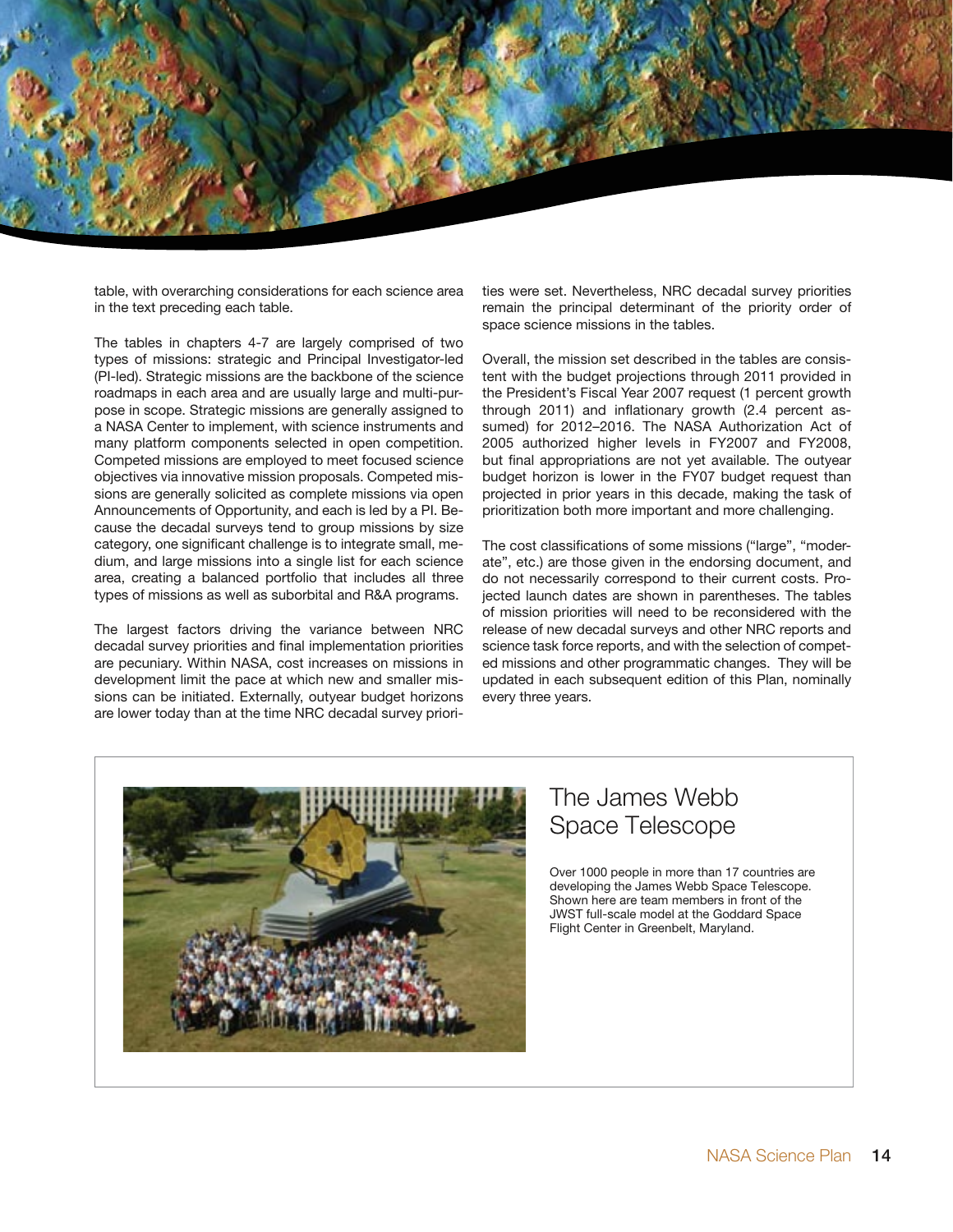

### **Strategic Goal:**

Study Earth from space to advance scientific understanding and meet societal needs.

NASA's Earth Science Program is dedicated to advancing Earth remote sensing and pioneering the scientific use of global satellite measurements to improve human understanding of our home planet in order to inform economic and policy decisions and improve operational services of benefit to the Nation. The program is responsive to several Congressional mandates and Presidential initiatives.

The Earth is the only known harbor for highly diversified life in the universe. In contrast to Mars and Venus, Earth's atmosphere, vast quantities of surface liquid water, and internally generated magnetic field maintain an environment conducive to life and human civilization.

In Earth Science, a major challenge is to prioritize pathfinder missions that make new global measurements to address unanswered questions and reduce remaining uncertainties with systematic missions that maintain continuity of key measurements awaiting transition to operational systems

managed by other agencies. The former enable researchers to probe the processes involved in global change via first-time global measurements. These often involve active remote sensing (via radars and lidars) that are more challenging to implement, and more in keeping with NASA's role as a research and technology agency. The latter build on past missions (often using newer technologies) to provide long-term continuity of measurement for those parameters that are indicators of variability and trends in global climate change and that aid in distinguishing natural from humaninduced change.

Recognizing that both types of missions are crucial to the overall Earth Science effort, the priority list for missions currently in development assigns highest priority to missions that fulfill Legislative or Executive Branch mandates and interagency commitments. The major factors in systematic mission priorities are the importance of the measurement to global change research and the maturity of the operational transition plan. These are followed by missions that will make first-time global measurements. The two pathfinder missions, having been selected within the same competitive process, do not have a relative priority other than that inferred from their respective launch dates. The future representative measurements are not listed in priority order.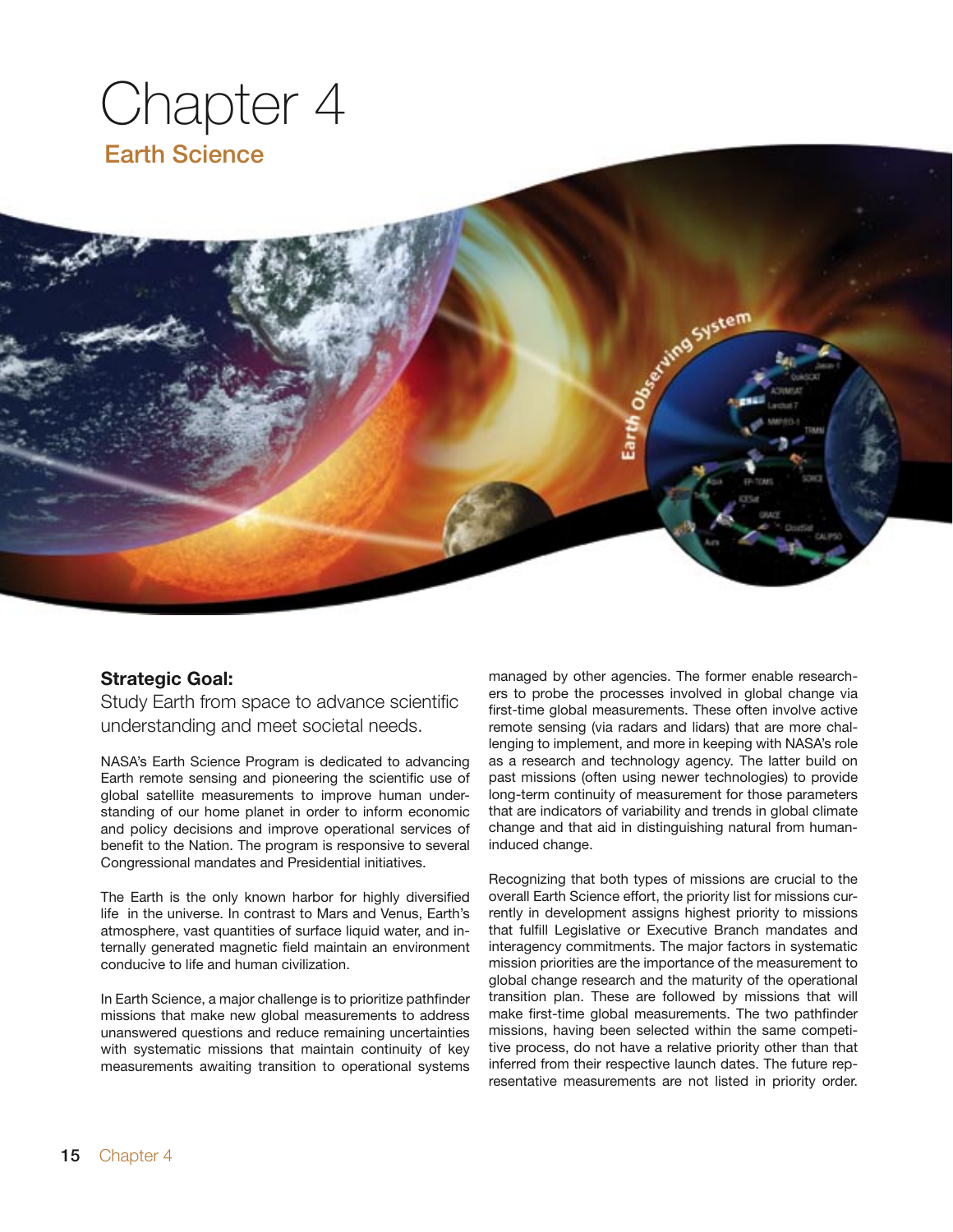## Earth Science Mission Priorities

| <b>Missions</b>                                                                                                                                                                                                                                                                                                                                                                                     | <b>Priority Rationale</b>                                                                                                                                                                                                                                                                                                                                                                           |
|-----------------------------------------------------------------------------------------------------------------------------------------------------------------------------------------------------------------------------------------------------------------------------------------------------------------------------------------------------------------------------------------------------|-----------------------------------------------------------------------------------------------------------------------------------------------------------------------------------------------------------------------------------------------------------------------------------------------------------------------------------------------------------------------------------------------------|
| NPOESS Preparatory Project [2009]<br>Strategic mission - Systematic measurement                                                                                                                                                                                                                                                                                                                     | Required for continuity of several key climate mea-<br>surements between the Earth Observing System and<br>NPOESS. Implementation of the NPOESS Presiden-<br>tial Decision Directive of 1994. Joint mission with the<br>NPOESS Integrated Program Office                                                                                                                                            |
| Landsat Data Continuity Mission (LDCM) [2010]<br>Strategic mission - Systematic measurement                                                                                                                                                                                                                                                                                                         | Required for continuity of long-term global land cover<br>change data; post-LDCM land imagery acquisition by<br>an operational agency is planned. Mandated by the<br>Land Remote Sensing Policy Act of 1992. Joint mission<br>with USGS                                                                                                                                                             |
| Ocean Surface Topography Mission (OSTM) [2008]<br>Strategic mission - Systematic measurement                                                                                                                                                                                                                                                                                                        | Required for continuity of ocean altimetry; planned as<br>part of a transition to operational agencies. Joint mis-<br>sion with CNES, NOAA and EUMETSAT                                                                                                                                                                                                                                             |
| Glory [2008]<br>Strategic mission - Initializes a systematic measurement                                                                                                                                                                                                                                                                                                                            | Addresses high priority objective of the U.S. Climate<br>Change Science Program. Measure global aerosols and<br>liquid cloud properties and solar radiation. Mandated<br>by the President's Climate Change Research Initiative<br>of 2001                                                                                                                                                           |
| Orbiting Carbon Observatory (OCO) [2008]<br>Competed mission - Earth System Science Pathfinder                                                                                                                                                                                                                                                                                                      | Nearing completion of development. First global<br>measurement of CO <sub>2</sub> from space; small Earth<br>science mission                                                                                                                                                                                                                                                                        |
| Aquarius [2009]<br>Competed mission - Earth System Science Pathfinder                                                                                                                                                                                                                                                                                                                               | In advanced stage of development. First global mea-<br>surement of sea-surface salinity from space; small Earth<br>science mission. Joint mission with Argentina                                                                                                                                                                                                                                    |
| <b>Global Precipitation Measurement (GPM) [2012]</b><br>Strategic mission - Initializes a systematic measurement                                                                                                                                                                                                                                                                                    | Recommended by 2005 interim report of decadal sur-<br>vey committee; extend spatial coverage to global and<br>temporal coverage to every 3 hours with constellation                                                                                                                                                                                                                                 |
| Earth System Science Pathfinder (ESSP) [2014] - TBD<br>Competed mission                                                                                                                                                                                                                                                                                                                             | Could address one of the future representative<br>mission elements below; focus and relative priority to<br>be determined using 2007 decadal survey; solicitation<br>no earlier than 2008 for 2014 launch                                                                                                                                                                                           |
| Future Representative Mission Elements (unprioritized):<br>Changes in Earth's Ice Cover<br>Global Ocean Carbon, Ecosystems and Coastal Processes<br><b>Global Soil Moisture</b><br>Global Wind Observing Sounder<br>Multi-spectral Atmospheric Composition<br>Sea Surface and Terrestrial Water Levels<br>Vegetation 3-D Structure, Biomass, Disturbance<br>Wide-swath All-weather Geodetic Imaging | Mission concept definitions and priorities to be<br>determined after the 2007 decadal survey is available.<br>Mission concept studies will likely result in integrating<br>several of these elements into a single mission based<br>on common or compatible technologies and observing<br>techniques. The resulting mission concept set is likely<br>to be a mix of strategic and competed missions |

surements, as well as begin to address issues arising from Earth Observation Strategy, which plans the U.S. contribu-<br>recent changes in the NPOESS program. Also influencing tion to the Global Earth Observation System of Sy recent changes in the NPOESS program. Also influencing

The forthcoming first NRC decadal survey for Earth science the priorities are the U.S. Climate Change Science Program will identify science community priorities for future mea- (CCSP), the Oceans Action Plan, and the U.S. (CCSP), the Oceans Action Plan, and the U.S. Integrated<br>Earth Observation Strategy, which plans the U.S. contribu-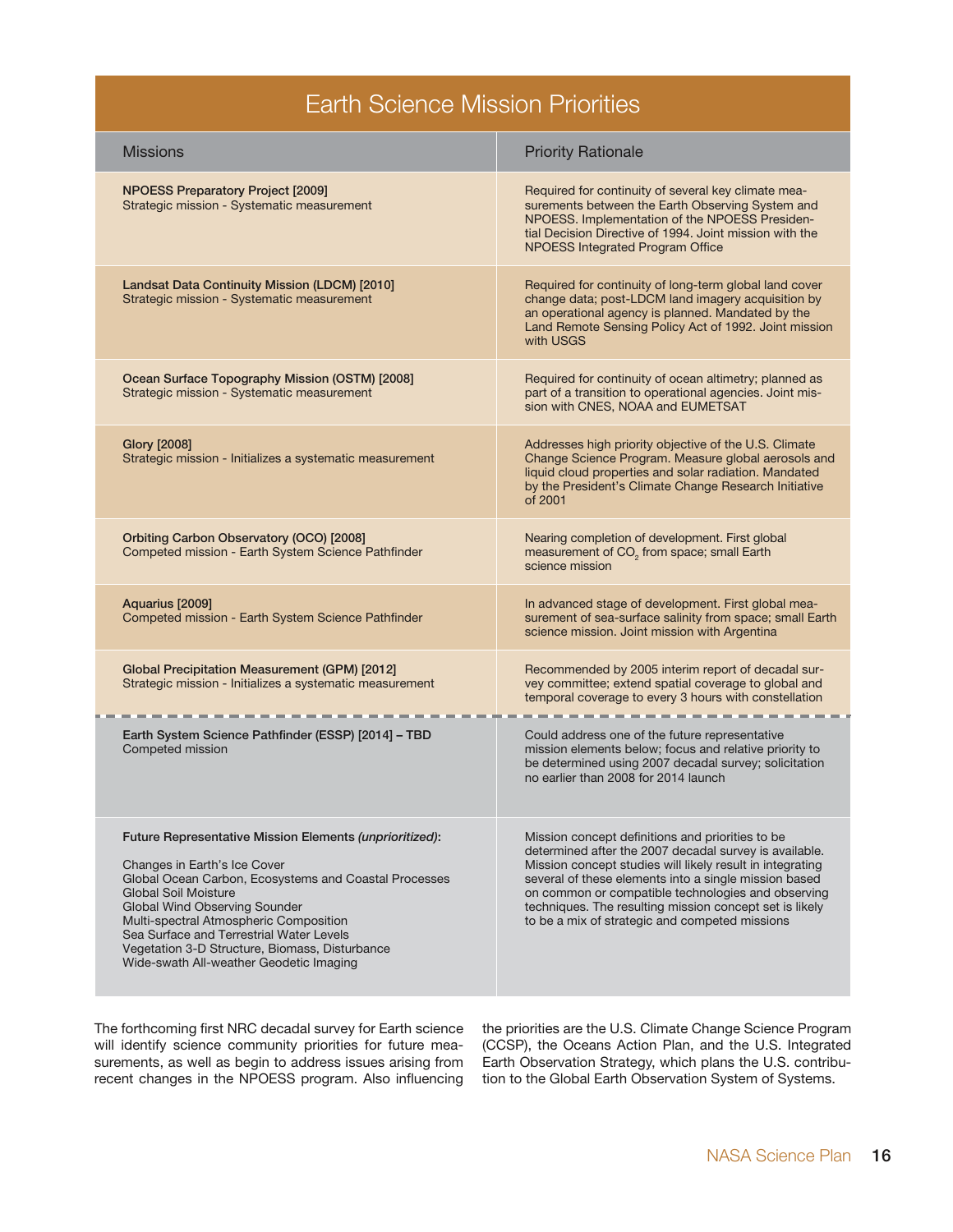# Chapter 5 Planetary Science

#### **Strategic Goal:**

Advance scientific knowledge of the origin and history of the solar system, the potential for life elsewhere, and the hazards and resources present as humans explore space.

Solar system exploration is a grand human enterprise that seeks to discover the nature and origin of the celestial bodies among which we live and to explore whether life exists beyond Earth. The quest to understand our origins is universal. How did we get here? Are we alone? What does the future hold? Modern science, and especially space science, provides extraordinary opportunities to pursue these questions. We are at the leading edge of a journey of exploration that will yield a profound new understanding of our home, the Earth, and of ourselves. Robotic exploration is the key precursor for the expansion of humanity into our solar system.

While NASA conducts missions to a broad range of solar system targets, Mars remains the prime target for sustained

science exploration. The most recent NRC decadal survey in Planetary Science (*New Frontiers in Solar System Exploration*, NRC 2003) prioritized Mars missions independently from missions to other solar system bodies and this distinction is continued in this Plan. Thus, two prioritized lists of missions are maintained for Planetary Science. NASA seeks to maintain a balance in solar system exploration between detailed investigations of individual bodies and broaderbased exploration of multiple bodies throughout the solar system.

Accord Observatories

Priorities for missions on both lists have been assigned based on development stage, strategic value and launch date. In general, missions in development are assigned higher priority than missions not yet initiated, with strategic missions given higher priority than PI-led missions within each phase of development. Missions to the outer planets tend to be strategic due to their cost. Orbital mechanics also influence launch order; delays of months in launch can translate into addition of years of transit time. All other considerations being equal, missions are prioritized according to launch date, unless a mission has significant heritage in a high-priority goal of the NRC decadal survey.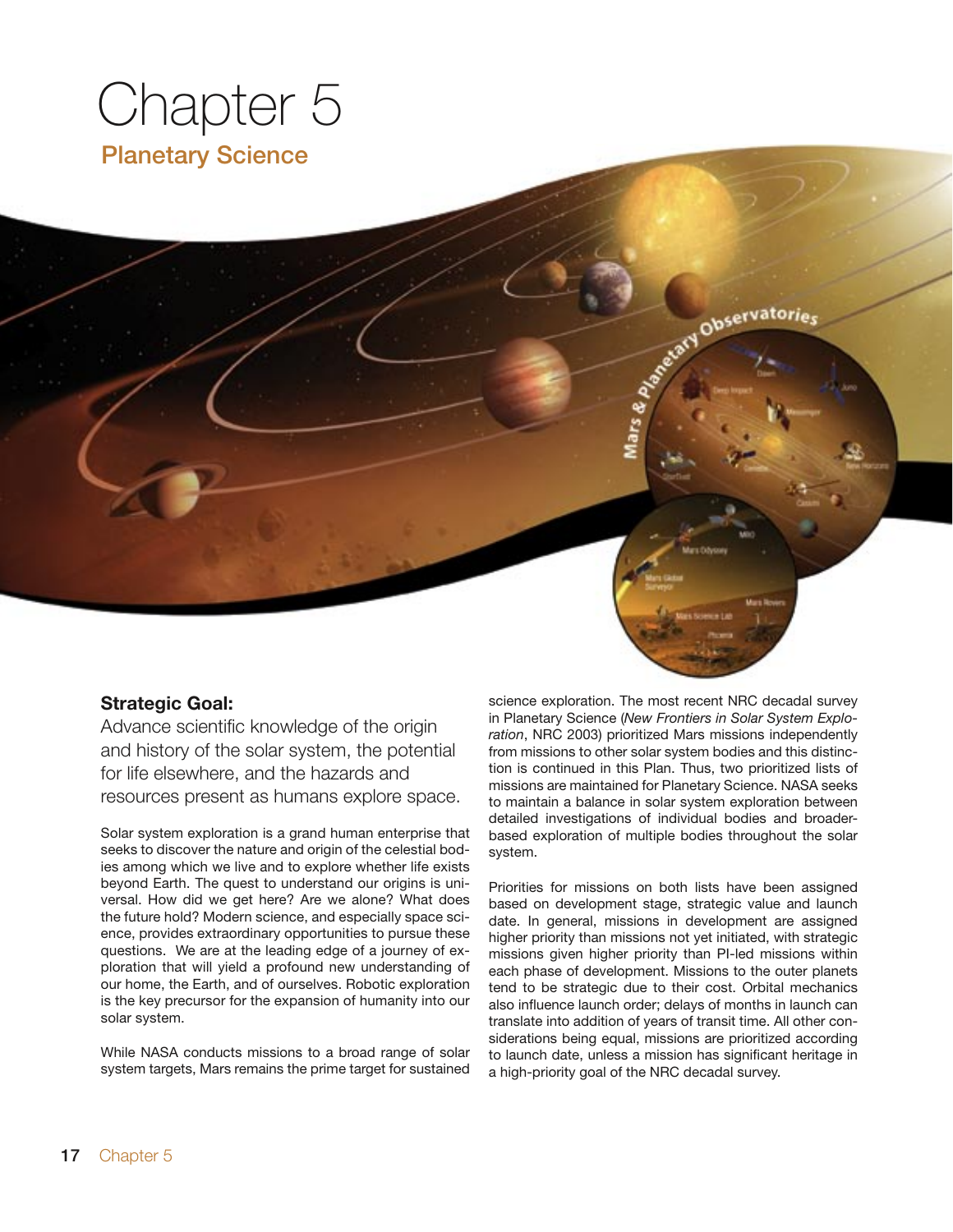## Planetary Science Mission Priorities and Rationale—Mars

| <b>Missions</b>                                                                            | <b>Priority Rationale</b>                                                                                                                                                   |  |
|--------------------------------------------------------------------------------------------|-----------------------------------------------------------------------------------------------------------------------------------------------------------------------------|--|
| Mars Science Laboratory [2009]<br>Strategic mission                                        | High-priority medium mission in 2003 decadal survey in ad-<br>vanced stages of development; roving analytical laboratory<br>to address questions of habitability            |  |
| <b>Phoenix [2007]</b><br>Competed mission - Mars Scout                                     | Small Mars mission in final stages of development; fixed<br>lander in northern polar plains of Mars                                                                         |  |
| Mars Science Orbiter [2013]<br>Strategic mission                                           | Provides science responsive to 2003 decadal survey and<br>required communications services                                                                                  |  |
| Astrobiology Field Lab, Mid-Size Rovers,<br>or Network Landers [2016]<br>Strategic mission | Provides science responsive to 2003 decadal survey;<br>choice to be determined in part based on Mars Science<br>Laboratory and Mars Reconnaissance Orbiter results          |  |
| Mars Scout-11 [2011]<br>Competed mission - Mars Scout                                      | Opportunity for a small Mars mission to capitalize on<br>new science                                                                                                        |  |
| <b>Other Solar System Destinations</b>                                                     |                                                                                                                                                                             |  |
| Juno [2011]<br>Competed medium mission - New Frontiers                                     | High-priority, medium-class mission in 2003 decadal sur-<br>vey; also high priority in 2003 Heliophysics decadal survey.<br>Jovian gravity, composition and magnetic fields |  |
| Dawn [2007]<br>Competed small mission - Discovery                                          | Small planetary mission in final stages of development;<br>investigations of the two large asteroids Ceres and Vesta                                                        |  |
| Discovery 2006 [2013]<br>Competed small mission                                            | Next small planetary mission; three mission concepts<br>selected to proceed to Phase A, down-select<br>anticipated in 2007                                                  |  |
| Europa Explorer [beyond 2016]<br>Strategic mission                                         | Highest-priority large mission in 2003 decadal survey;<br>probe habitability and accessibility                                                                              |  |
| Titan/Enceladus Explorer [beyond 2020]<br>Strategic mission                                | Second highest-priority strategic mission in the 2006 solar<br>system exploration roadmap; survey Titan's atmosphere<br>and surface; Enceladus portion TBD                  |  |
| New Frontiers 3 [2015]<br>Competed medium mission                                          | Opportunity for high-priority medium class missions in 2003<br>decadal survey; solicitation NET 2008 following assessment<br>of the field of candidate missions             |  |

Discovery 2008 [2015] Competed small mission Opportunity for a small planetary mission; more than one mission may be selected; solicitation NET 2008

In the broader program of solar system exploration, the most recent NRC decadal survey in Planetary Science identified one large mission, a Europa geophysical explorer. Although funding resources have thus far been insufficient to begin implementation of an outer planets mission of this scale in the time frame of that survey (2003–2013), NASA is working toward that end. The decadal survey also identified five priority medium-class missions, and NASA designed the New Frontiers competed mission program to create

opportunities to implement them. One, the New Horizons/ Pluto Express, was launched in 2006; a second is the Juno mission to Jupiter now in development. In parallel, NASA is working on high-priority science that can be accomplished with small (Discovery) missions; the decadal survey recommended a launch rate of one such mission every 18 months. The Discovery 2006 and 2008 entries reflect planned solicitations and may represent more than one actual mission for each solicitation.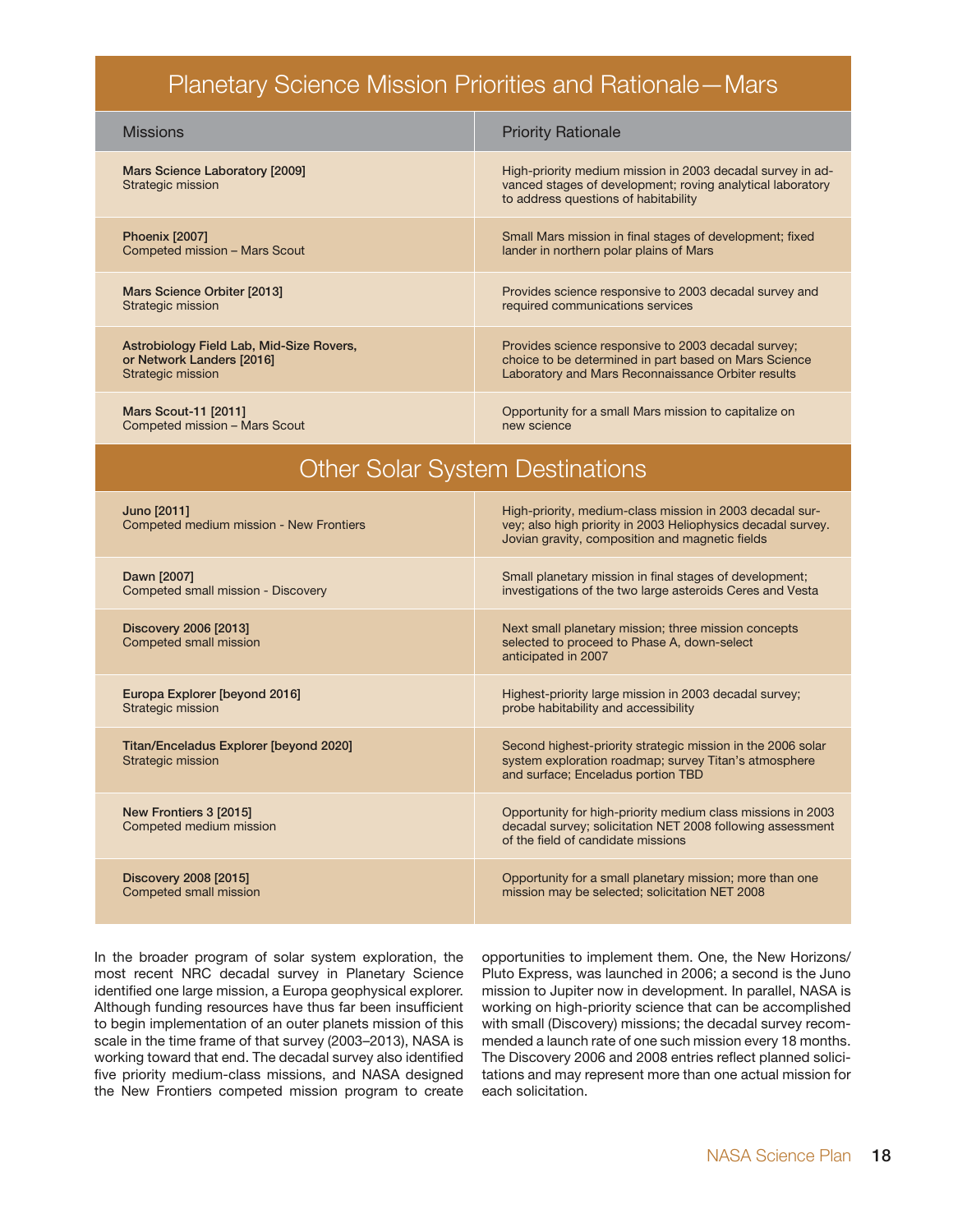# Chapter 6 **Heliophysics**

#### **Strategic Goal:**

Understand the Sun and its effects on the Earth and the solar system.

NASA launched the Mariner 2 spacecraft to Venus in August 1962. Completely successful in its planetary mission, it also resolved a long-burning controversy: interplanetary space is completely filled with streams and clouds of material ejected by the Sun. Not everyone had accepted Eugene Parker's theory of the solar wind when it was first published in 1958. It was fiercely debated until these and other *in situ* observations confirmed the vigorous and dynamically complex outflow.

Thus, a new view of our solar system was born. At the center is a magnetically variable star that affects the planets of the solar system and sculpts the heliosphere out of the local interstellar medium. The variability of this star has significant impacts on life and technology that are felt here on Earth and throughout the solar system.

The Heliophysics flight strategy is to deploy modest-sized missions, frequently, to form a small fleet of solar, heliospheric, and geospace spacecraft that function in tandem to understand the coupled Sun-Earth system. Operating this group of spacecraft as a single observatory (the Heliophysics Great Observatory) allows measurements across distributed spatial scales to be linked with a variety of models to fill observational gaps and provide predictions of tomorrow's space weather. Continuing and evolving this distributed asset to meet the needs of the Vision for Space Exploration are among the Heliophysics Program's highest priorities.

Great Observatory

Resources are available to implement a portion of the NRC decadal survey for priorities set in Heliophysics (*From the Earth to the Sun: A Decadal Survey for Solar and Space Physics*, NRC 2003), albeit on a longer time scale, which impacts the envisioned science synergies between missions. The missions Solar Probe, Ionosphere/Thermosphere Storm Probes, Inner Heliospheric Sentinels, Geospace Electrodynamic Connections, and Magnetospheric Constellation must necessarily be implemented outside the decadal time frame of the survey (2004–2014).

Mission prioritization has been determined by the Helio– physics roadmap process, which resulted in concept mission studies and mission priorities aligned with the available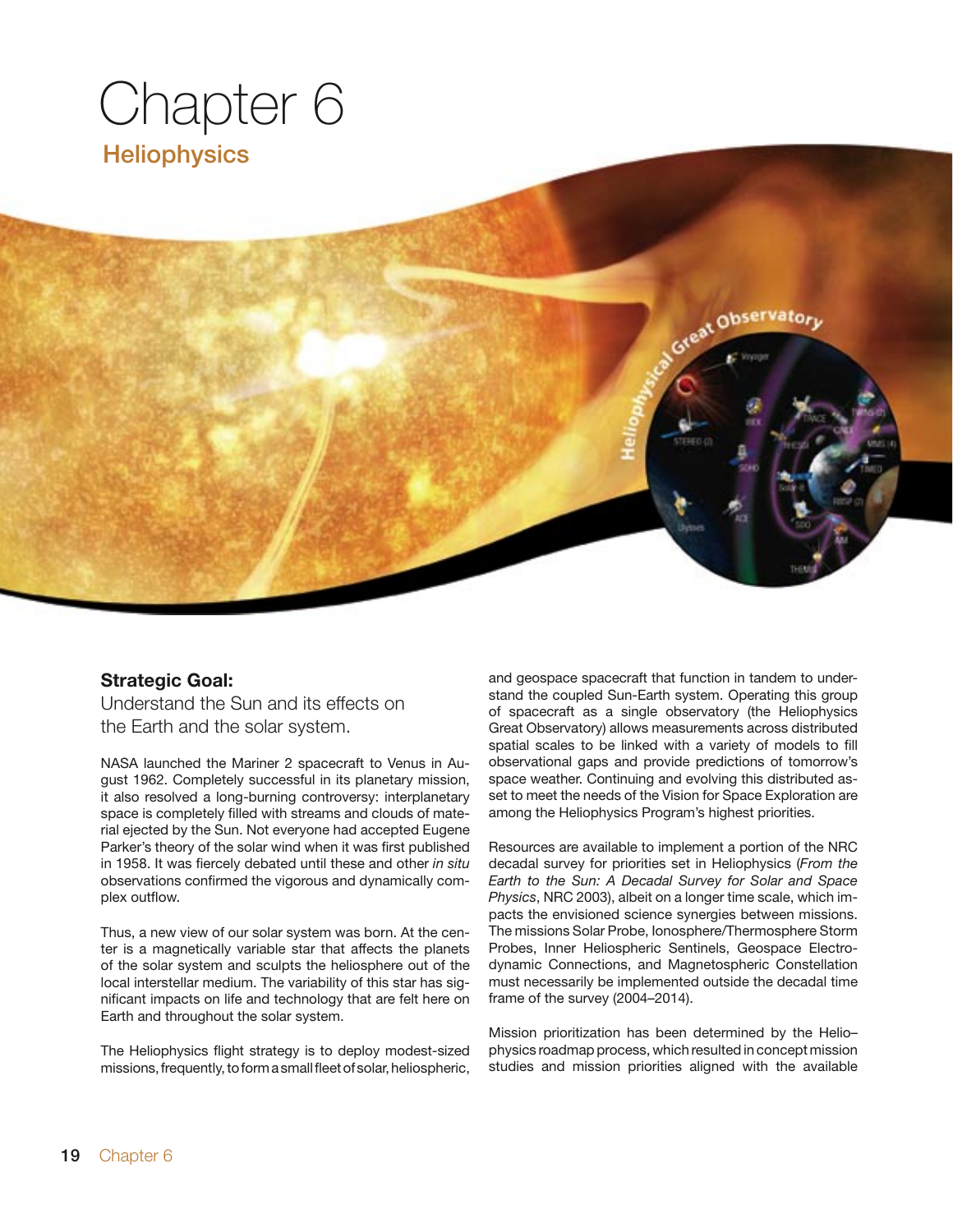| <b>Heliophysics Mission Priorities and Rationale</b>                                                                                           |                                                                                                                                                                                                  |  |  |  |
|------------------------------------------------------------------------------------------------------------------------------------------------|--------------------------------------------------------------------------------------------------------------------------------------------------------------------------------------------------|--|--|--|
| <b>Missions</b>                                                                                                                                | <b>Priority Rationale</b>                                                                                                                                                                        |  |  |  |
| Solar Dynamics Observatory (SDO) [2008]<br>Strategic Mission: Living with a Star                                                               | #3 priority space-based moderate initiative in the<br>astrophysics decadal survey (2001), nearing completion<br>of development                                                                   |  |  |  |
| Interstellar Boundary Explorer (IBEX) [2008]<br><b>Competed Mission: Small Explorer</b>                                                        | Nearing completion of development; image the 3-D<br>boundary of the heliosphere                                                                                                                  |  |  |  |
| Magnetospheric Multiscale (MMS) [2013]<br><b>Strategic Mission: Solar Terrestrial Probe</b>                                                    | #1 priority mid-scale mission in 2003 decadal survey;<br>study microphysics of three fundamental plasma processes:<br>magnetic reconnection, energetic particle acceleration, and<br>turbulence  |  |  |  |
| Radiation Belt Storm Probes (RBSP) [2012]<br>Strategic Mission: Living with a Star                                                             | #2A priority mid-scale mission in 2003 decadal survey;<br>observe how radiation environments hazardous to satellites<br>and humans form and change                                               |  |  |  |
| Explorer/MIDEX [2013]<br><b>Competed Mission: Medium Explorer</b>                                                                              | 2008 solicitation for launch in 2013 for new science and<br>vitality of the Heliospheric Great Observatory; the 2003<br>decadal survey endorsed continuation of a vigorous<br>Explorer program   |  |  |  |
| Explorer/SMEX [2015]<br><b>Competed Mission: Small Explorer</b>                                                                                | 2010 solicitation for launch in 2015 for new science and<br>vitality of the Heliospheric Great Observatory; the 2003<br>decadal survey endorsed continuation of a vigorous<br>Explorer program   |  |  |  |
| Ionosphere/Thermosphere Storm Probes (ITSP)<br>and Inner Heliospheric Sentinels (IHS); [beyond 2015]<br>Strategic Missions: Living with a Star | #2B and #4 priority mid-scale missions in the 2003<br>decadal survey; order between these two missions not<br>yet determined. Space weather missions in differing orbits<br>to enable prediction |  |  |  |
| Solar Orbiter [beyond 2013]<br>Strategic Mission: Living with a Star                                                                           | #4 priority small-scale mission in 2003 decadal survey;<br>partnership with ESA to measure properties and dynamics<br>of solar wind                                                              |  |  |  |
| Solar Probe [beyond 2016]<br><b>Strategic Mission</b>                                                                                          | High priority flagship-scale mission in 2003 decadal survey<br>to probe the processes controlling heating of the solar<br>corona; requires new funding                                           |  |  |  |
| Geospace Electrodynamic Connections (GEC)<br>[beyond 2016]<br><b>Strategic Mission: Solar Terrestrial Probe</b>                                | #5 priority mid-scale mission in 2003 decadal survey<br>to determine the fundamental processes coupling the<br>ionosphere and magnetosphere                                                      |  |  |  |

funding profiles based on the factors of scientific importance and strategic value to NASA's goals. The list includes also two Explorer missions, a Medium Explorer (MIDEX) and a Small Explorer (SMEX), that will be competitively selected through future Announcements of Opportunity to best meet heliophysics science objectives.

Considerable synergy exists between Heliophysics and other science areas. For example, the Solar Dynamics Observatory is a high priority in the astrophysics decadal survey, and Planetary Science's JUNO mission is the third mid-scale mission in the Heliophysics decadal survey.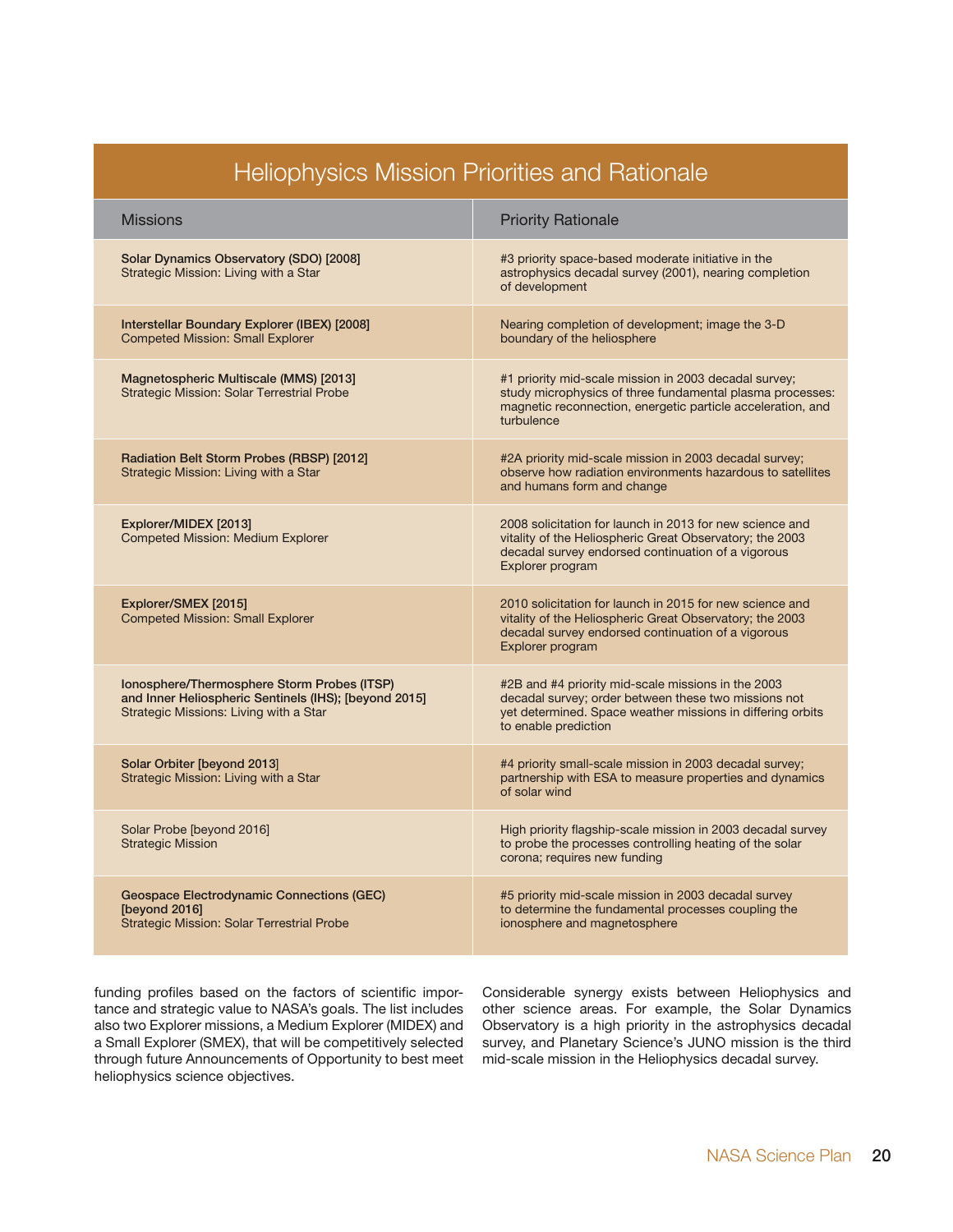# Chapter 7 Astrophysics

#### **Strategic Goal:**

Discover the origin, structure, evolution, and destiny of the universe, and search for Earth-like planets.

In the Astrophysics plan that follows, we tell our science story in a roughly chronological fashion, starting with the beginning of time and ending with the search for life on extrasolar planets. The science goals described are breathtaking: we are starting to investigate the very moment of creation of the universe, and are close to learning the full history of stars and galaxies. We are discovering how planetary systems form and how environments hospitable for life develop. And we will search for the signatures of life on other worlds, perhaps to learn that we are not alone.

The most recent NRC decadal survey *Astronomy and Astrophysics in the New Millennium* (2001) lists the James Webb Space Telescope as its top-ranked major space-based initiative. The recent NRC report *Assessment of Options for Extending the Life of the Hubble Space Telescope* (2005) strongly endorsed the fourth Hubble servicing mission. The table reflects the other top priorities of the decadal survey,

as well as its endorsement of "the continuation of a vigorous Explorer program." Also of influence are the NRC report *Connecting Quarks with the Cosmos* (2003) and the National Science and Technology Council response *Physics and Astronomy in the 21st Century* (2004). The Beyond Einstein program is in part an implementation of these reports. NASA (in partnership with the DOE) has requested the NRC to form a committee to recommend which Beyond Einstein mission to implement in the first opportunity identified, and the NRC's report is expected by September 2007, in time for input to the FY2009 budget. The first Beyond Einstein mission is scheduled for a launch in approximately 2015–2016 (the exact date depends on which mission is selected to proceed first: Joint Dark Energy Mission, Constellation-X, Laser Interferometer Space Antenna, Inflation Probe, or Black Hole Finder Probe). A second Beyond Einstein mission will be one of the remaining four Beyond Einstein Program missions.

Astrophysical Observatories

The President's Vision for Space Exploration also called for NASA to "conduct advanced telescope searches for Earth-like planets and habitable environments around other stars". The Navigator Program is NASA's implementation of this objective and is represented by the Space Interferometry Mission (SIM) and Terrestrial Planet Finder (TPF). Both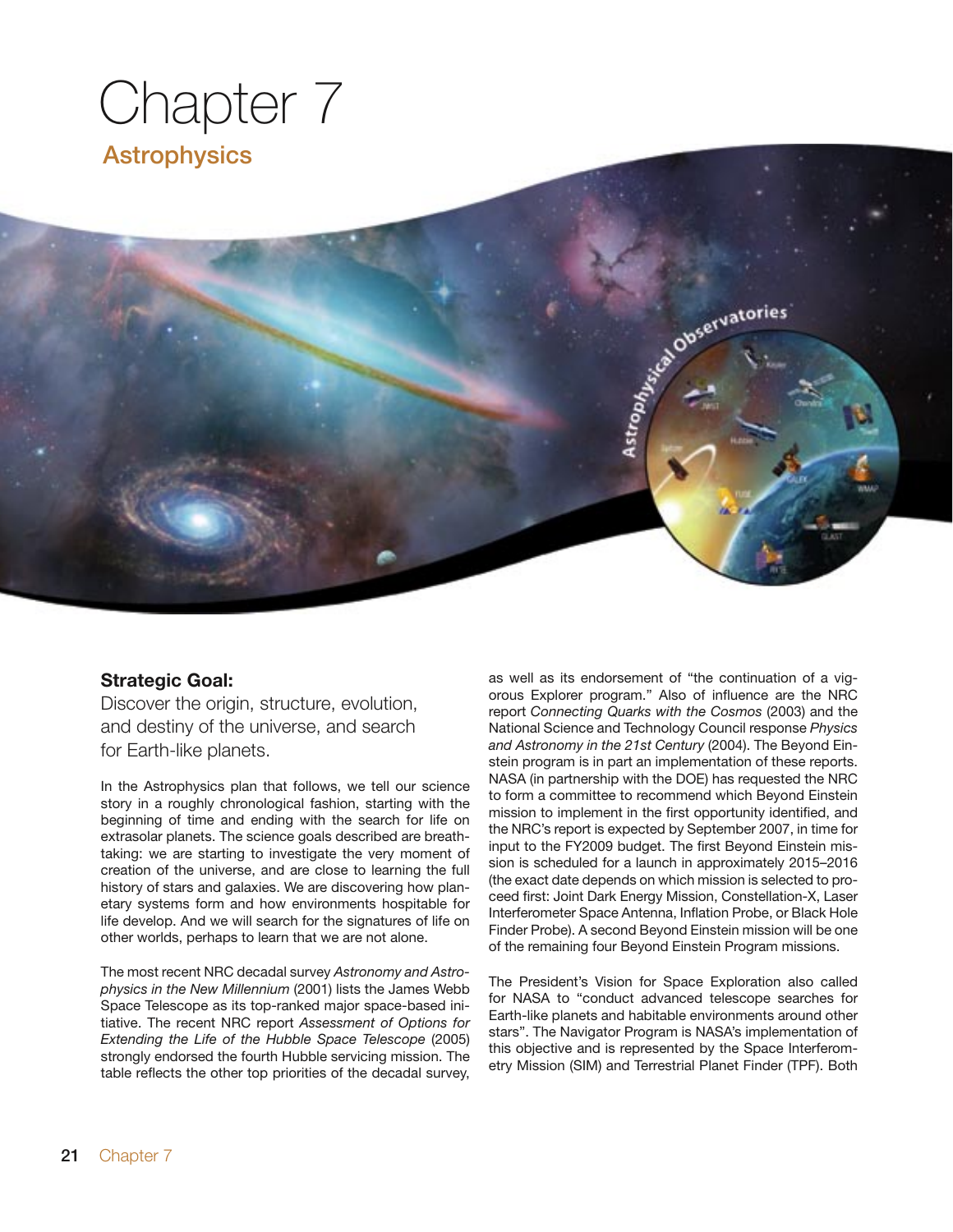| <b>Astrophysics Mission Priorities</b>                                                                                             |                                                                                                                                                                                                     |  |  |  |
|------------------------------------------------------------------------------------------------------------------------------------|-----------------------------------------------------------------------------------------------------------------------------------------------------------------------------------------------------|--|--|--|
| <b>Missions</b>                                                                                                                    | <b>Priority Rationale</b>                                                                                                                                                                           |  |  |  |
| James Webb Space Telescope (JWST) [2013]<br>Strategic mission                                                                      | Top-ranked space-based "Major Initiative" in the 2001<br>decadal survey; infrared successor to Hubble to image<br>first light from the Big Bang                                                     |  |  |  |
| Hubble Space Telescope - Servicing Mission 4<br>(HST-SM4) [2008]<br>Strategic mission                                              | Continued operation endorsed by 2001 decadal survey;<br>Report of the HST-JWST Transition Panel (2003). Shuttle<br>mission to replace instruments and equipment to extend<br><b>HST</b> life        |  |  |  |
| Gamma-ray Large Area Space Telescope (GLAST) [2007]<br>Strategic mission                                                           | Top-ranked space-based "Moderate Initiative" in the 2001<br>decadal survey; all-sky survey of high-energy gamma<br>ray sources                                                                      |  |  |  |
| Herschel Space Observatory (Herschel) [2008]<br>Planck Surveyor (Planck) [2008]<br>Instruments on international missions           | ESA mission with NASA as partner; U.S. participation<br>endorsed in the 2001 decadal survey; star formation<br>and cosmic background radiation, respectively                                        |  |  |  |
| <b>Kepler [2008]</b><br><b>Competed mission - Discovery</b>                                                                        | The 2002 solar system exploration decadal survey<br>"endorses the fundamental importance of the Discovery<br>line of missions." Survey 100,000 stars to search for<br>Earth-size planets            |  |  |  |
| Wide-field Infrared Survey Explorer (WISE) [2009]<br>Competed mission - Explorer                                                   | 2003 selection in MIDEX (Explorer) competition. The 2001<br>decadal survey "endorses the continuation of a vigorous<br>Explorer Program". All-sky survey in infrared for a wide<br>range of studies |  |  |  |
| <b>Stratospheric Observatory for Infrared Astronomy</b><br>(SOFIA) [2010 Initial Operating Capability]<br><b>Strategic Mission</b> | Endorsed as a "Moderate" program in the 1991 decadal<br>survey; reaffirmed in the 2001 decadal survey. Observations<br>of stellar and planet-forming environments                                   |  |  |  |
| Explorer/MIDEX [2013]<br>Competed mission - Medium Explorer                                                                        | 2008 solicitation for launch in 2013. The 2001<br>decadal survey "endorses the continuation<br>of a vigorous Explorer Program"                                                                      |  |  |  |

the 1991 and 2001 decadal surveys endorsed SIM, and TPF was endorsed in 2001, to search for exo-planets and perform other groundbreaking astrophysics.

The Astrophysics list includes two new Explorer missions, a MIDEX and a SMEX; as these are to be competitively selected in future Announcements of Opportunity, their science goals are not yet defined. Because the Explorer and Discovery competitions cut across divisional boundaries, there is no guarantee that the Astrophysics Division will fly missions from any specific future solicitation. Their number and inclusion here are based on the statistics of previous awards amongst the SMD divisions in these programs.

The priorities for those missions that launch after 2015 will be likely be re-established following the release of the next astronomy and astrophysics decadal survey (expected by 2010 or 2011).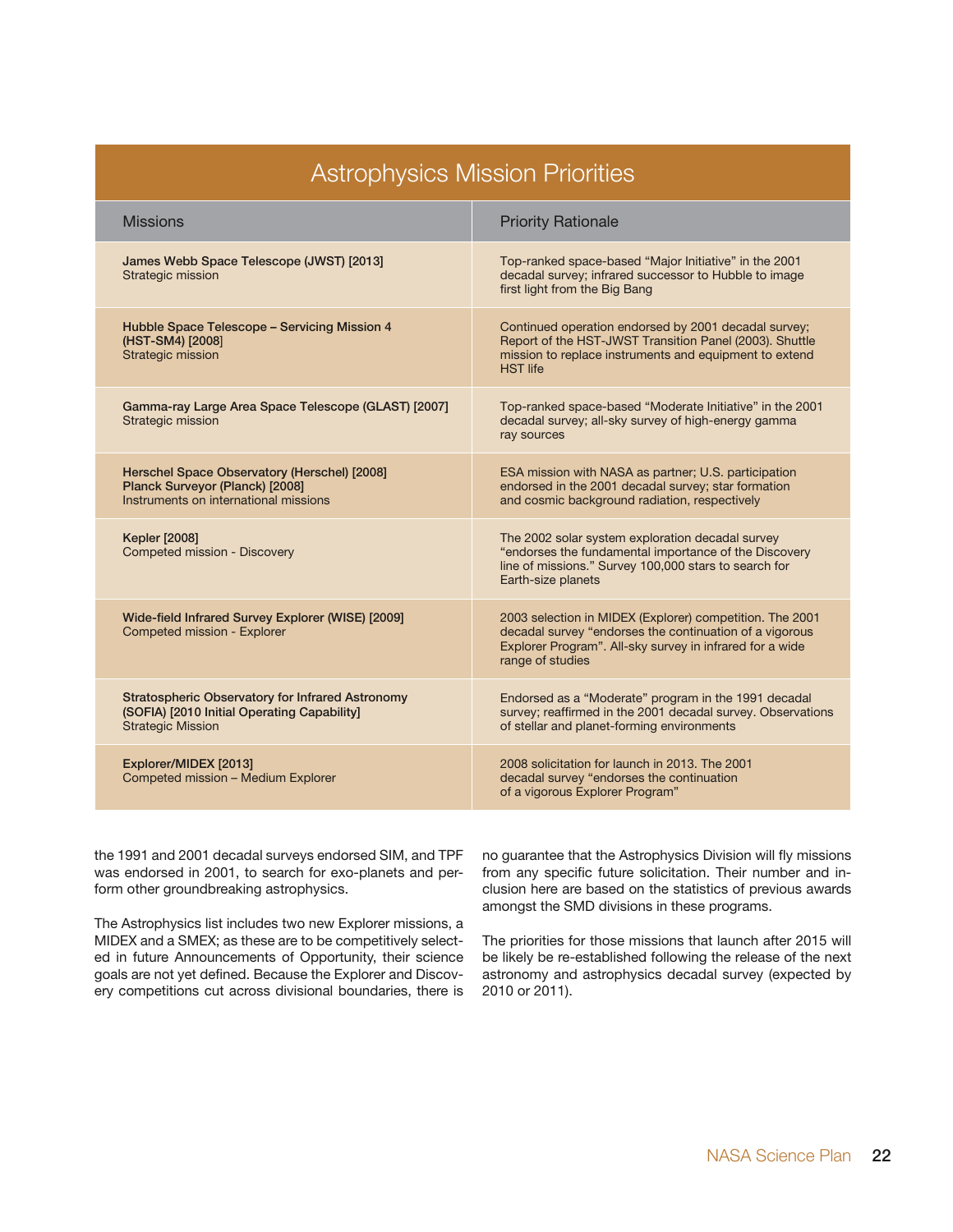| Astrophysics Mission Priorities - Continued                                |                                                                                                                                                                                                                                     |  |  |  |
|----------------------------------------------------------------------------|-------------------------------------------------------------------------------------------------------------------------------------------------------------------------------------------------------------------------------------|--|--|--|
| Future strategic missions planned for launch after 2015<br>(unprioritized) | The priorities for those missions that launch after 2015 will<br>be likely be re-established following<br>the release of the next decadal report of the<br>Astronomy and Astrophysics Decadal Survey<br>(expected by 2010 or 2011). |  |  |  |
| Space Interferometry Mission (SIM)<br><b>Strategic Mission</b>             | Endorsed by the 1991 decadal survey as a new Moderate<br>Program; re-endorsed in 2001 decadal survey. Characterize<br>other planetary systems                                                                                       |  |  |  |
| <b>Beyond Einstein-1</b>                                                   | One of the five missions below, based on the recommenda-<br>tion of the NRC in a study now underway for this purpose:                                                                                                               |  |  |  |
| Constellation-X (Con-X)                                                    | Second-ranked space-based "Major Initiative" in the 2001<br>decadal survey; x-ray observation to study black holes, dark<br>matter and energy                                                                                       |  |  |  |
| Joint Dark Energy Mission (JDEM)                                           | Endorsed by the NRC Connecting Quarks with the Cosmos<br>report (2003); measure cosomological parameters of the<br>expanding universe, joint mission with DOE                                                                       |  |  |  |
| Laser Interferometer Space Antenna (LISA)                                  | Second-ranked space-based "Moderate Initiative" in the<br>2001 decadal survey. Measure gravitational waves; joint<br>mission with ESA                                                                                               |  |  |  |
| <b>Black Hole Finder Probe (BHFP)</b>                                      | One potential implementation (the Energetic X-ray Imag-<br>ing Survey Telescope) is the fourth-ranked space-based<br>Moderate Initiative in the 2001 decadal survey; census of<br>black holes                                       |  |  |  |
| Inflation Probe (IP)                                                       | One potential implementation (Cosmic Microwave Back-<br>ground polarization) is endorsed by the NRC Connecting<br>Quarks with the Cosmos report (2003); stringent test of<br>inflationary cosmology and Big Bang physics            |  |  |  |
| <b>Terrestrial Planet Finder (TPF)</b><br>Strategic mission                | Third-ranked space-based "Major Initiative" in the 2001<br>decadal survey; characterize all components of other<br>planetary systems, image Earth-like planets and search<br>for signs of life                                      |  |  |  |
| <b>Beyond Einstein-2</b>                                                   | One of the four missions not selected as<br>the Beyond Einstein-1                                                                                                                                                                   |  |  |  |

Many of the missions listed in the tables in the preceding four chapters are implemented through mission lines referenced in the tables. These mission lines are defined in the following table.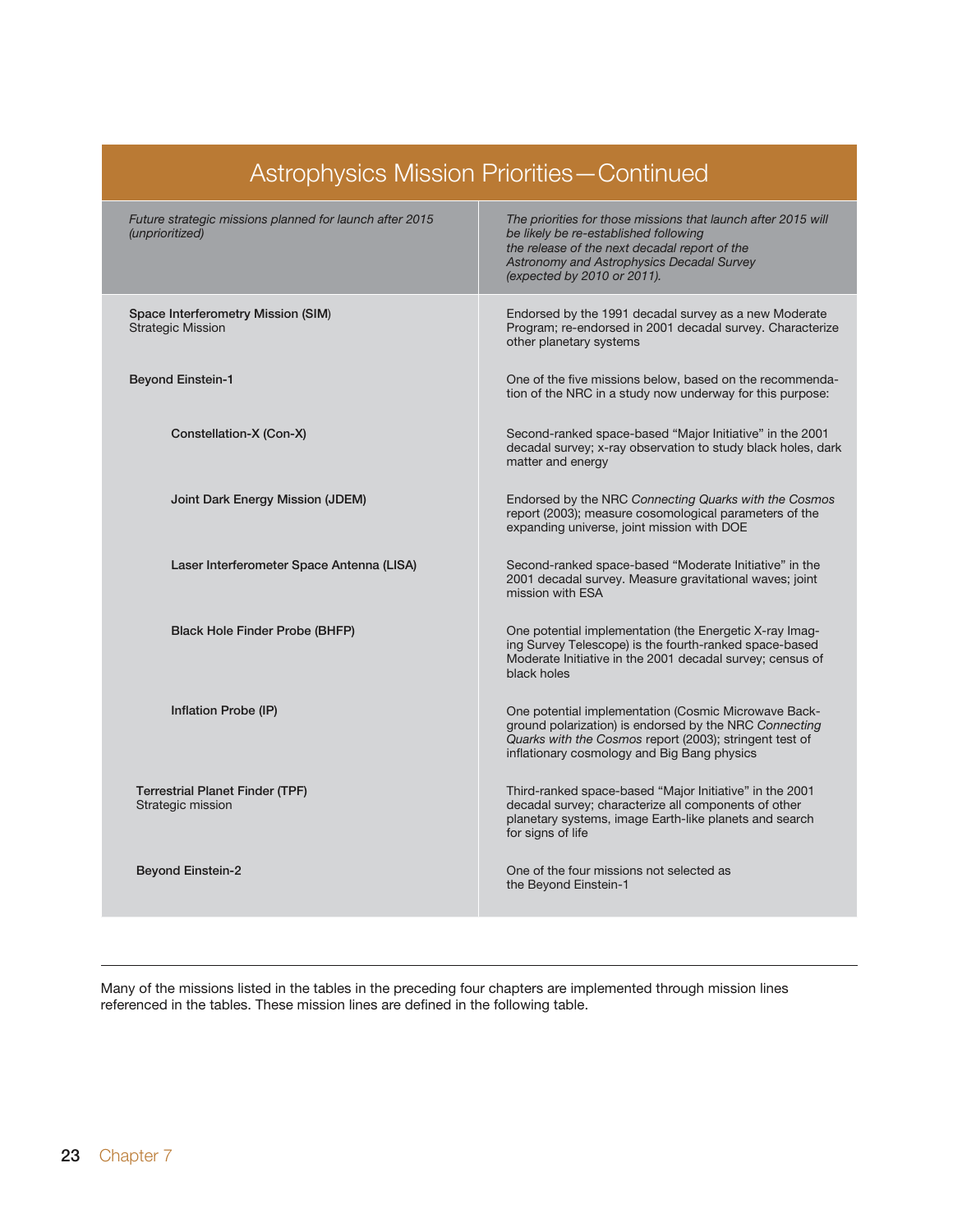| <b>Program/Mission Lines</b>                               |                                           |                                                                                                                                                                                                                                                           |                                                               |  |
|------------------------------------------------------------|-------------------------------------------|-----------------------------------------------------------------------------------------------------------------------------------------------------------------------------------------------------------------------------------------------------------|---------------------------------------------------------------|--|
| <b>Mission Lines</b>                                       | Mission Class*                            | <b>Objectives and Features</b>                                                                                                                                                                                                                            | Example<br><b>Missions</b>                                    |  |
| <b>Earth System</b><br><b>Science Pathfinder</b><br>(ESSP) | Competed, PI-led<br>small missions        | Address focused Earth science objectives and pro-<br>vide opportunities for new science investigations.                                                                                                                                                   | OCO, Aquarius                                                 |  |
| <b>Earth Science</b><br>Systematic<br><b>Missions</b>      | <b>Strategic missions</b><br>of all sizes | Make new global measurements to address unan-<br>swered questions and reduce remaining uncertainties<br>with systematic missions that maintain continuity of<br>key measurements awaiting transition to operational<br>systems managed by other agencies. | NPP, LDCM, OSTM,<br>Glory, GPM                                |  |
| <b>Discovery</b>                                           | Competed, PI-led<br>medium missions       | Explore solar system bodies and/or remotely examine<br>the solar system and extrasolar planetary system<br>environments.                                                                                                                                  | Dawn, Kepler                                                  |  |
| <b>Mars Scout</b>                                          | Competed, PI-led<br>medium missions       | Provide regular opportunities for innovative research<br>in support of Mars objectives.                                                                                                                                                                   | Phoenix                                                       |  |
| <b>New Frontiers</b>                                       | Competed, PI-led<br>large missions        | Explore the solar system with frequent missions that<br>will conduct high-quality, focused scientific investiga-<br>tions designed to enhance our understanding of the<br>solar system.                                                                   | Juno                                                          |  |
| <b>Mars Exploration</b><br>(core)                          | Strategic medium and<br>large missions    | Maximize the scientific return, technology<br>infusion, and public engagement of the robotic explo-<br>ration of the Red Planet. Each strategic mission has<br>linkages to previous missions and orbiters and landers<br>support each other's operations. | MSL, MSO                                                      |  |
| <b>Explorers</b>                                           | Competed, PI-led<br>small missions        | Provide flight opportunities for focused scientific<br>investigations from space with the Heliophysics<br>and Astrophysics science areas.                                                                                                                 | WISE, IBEX                                                    |  |
| <b>Solar Terrestrial</b><br>Probes (STP)                   | Strategic medium<br>missions              | Execute a continuous sequence of defined strategic<br>projects to provide in-situ and remote sensing ob-<br>servations, from multiple platforms, for the sustained<br>study of the Sun-Earth System.                                                      | MMS, GEC                                                      |  |
| Living With a Star<br>(LWS)                                | Strategic medium to<br>large missions     | Strategic sequences of missions to resolve the<br>highest-priority unknowns in the connected system<br>from the Sun to the Earth.                                                                                                                         | SDO, RBSP, ITSP,<br>IHS, Solar Orbiter,<br><b>Solar Probe</b> |  |
| <b>Beyond Einstein</b>                                     | Strategic medium<br>and large missions    | Complete Einstein's legacy and lead to understand-<br>ing the underlying physics of the very phenomena<br>that came out of his theories.                                                                                                                  | Con-X, LISA,<br>JDEM, BHFP, IP                                |  |
| Navigator                                                  | Strategic large<br>missions               | Interrelated missions to explore and characterize<br>new worlds, enable advanced telescope searches for<br>Earth-like planets, and discover habitable environ-<br>ments around neighboring stars.                                                         | SIM, TPF                                                      |  |

\* Small missions have life cycle costs less than approximately \$300M. Mid-size missions have life cycle costs between approximately \$300M and \$750M. Large missions have life cycle costs in excess of \$750M. Flagship missions, in contrast to Mission Lines, are individual strategic missions and are in excess of \$1 billion.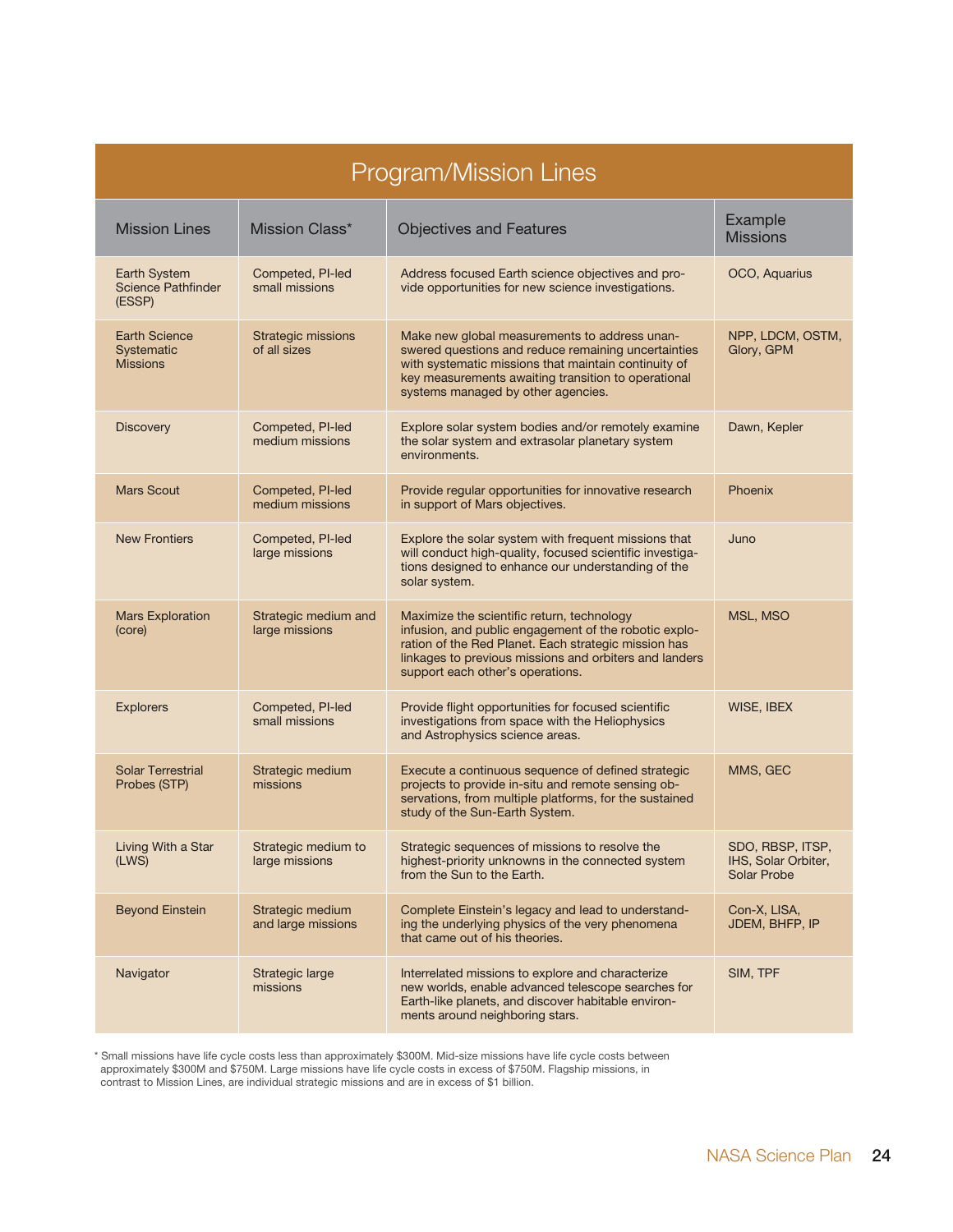# Chapter 8 Science and Human Exploration

The expansion of the human sphere beyond low Earth orbit will create opportunities for scientific discovery at every step. This Science Plan provides the framework and direction for realizing those opportunities.

There is extensive cross-fertilization between human exploration and science. The report of the President's Commission on Implementation of U.S. Space Policy found that "Science has held key position in America's space program since its inception nearly 50 years ago and remains an integral reason for exploring space. Science and exploration are synergistic: science is the attempt to explain nature, while exploration is the establishment and pushing back of a frontier. New frontiers reveal new and unprecedented natural phenomena, for which science is called upon to offer explanations. The Commission finds implementing the space exploration vision will be enabled by scientific knowledge, and will enable compelling scientific opportunities to study Earth and its environs, the solar system, other planetary systems, and the universe. Science in the space exploration vision is both *enabling* and *enabled*."

New scientific understanding is critical to enable the successful human exploration of the Moon and other des-

tinations. One of the objectives of NASA's Heliophysics Science Program is to *Safeguard the Journey of Exploration*. NASA is undertaking the science investigations necessary to maximize the safety and productivity of human and robotic explorers by developing the capability to predict the extreme and dynamic conditions in space. The Planetary Science Program is addressing the question, *What are the potential hazards to humans in the space environment and are there resources that would enable a human presence away from the Earth?* Instruments and techniques designed to conduct robotic scientific investigations of the planets and other bodies in the solar system are now being turned toward the Moon in preparation for the scientific exploration of the Moon by humans.

This Science Plan includes precursor science investigations that are important for achieving the Vision for Space Exploration, including research and analysis, data analysis, and mission developments that have already begun. Some examples include the Moon Mineralogy Mapper experiment on Chandrayaan-1, the Mars Science Laboratory, the Solar Dynamics Observatory, and the research and data analysis programs in planetary science, heliophysics, and other disciplines. Additional precursor science investigations are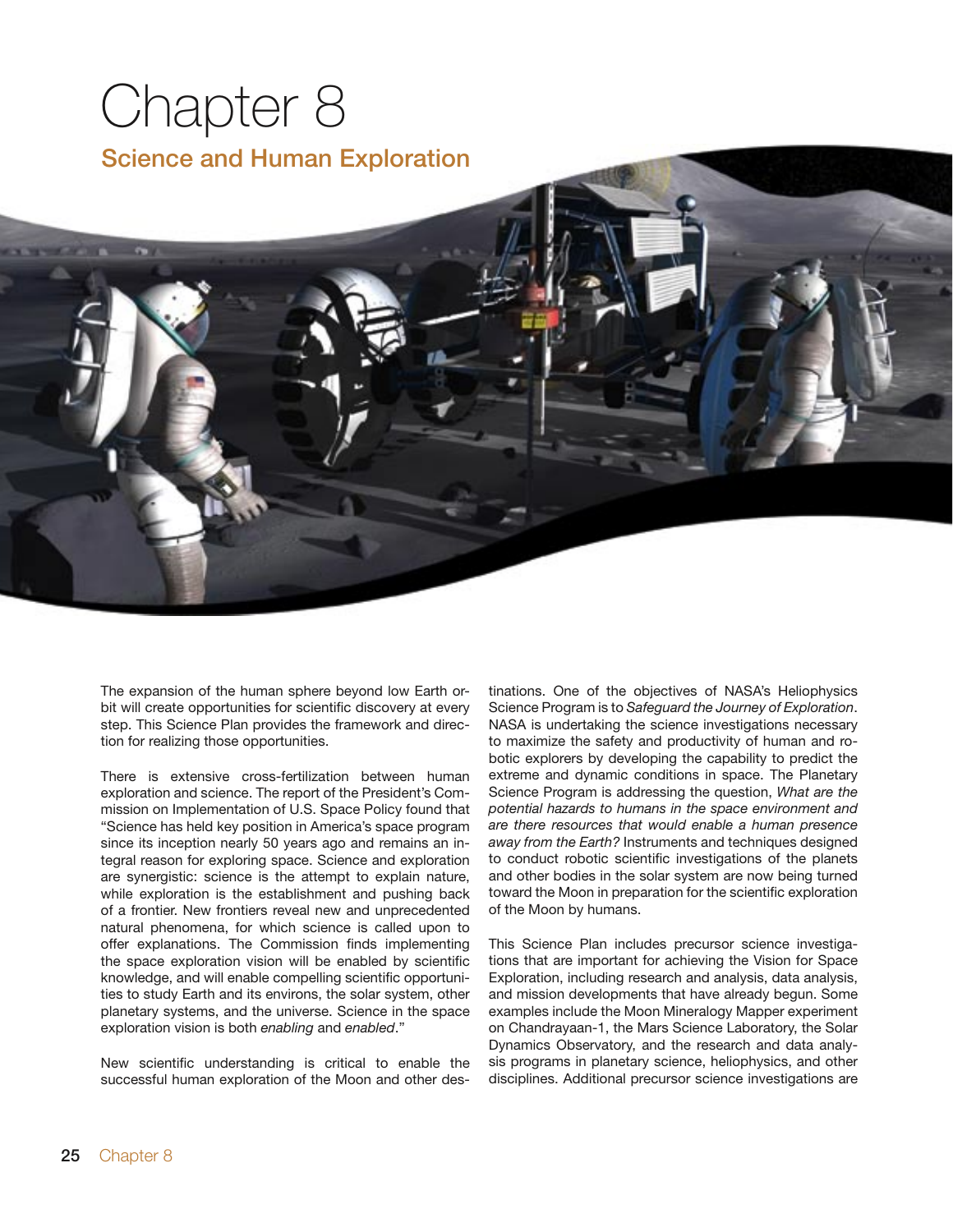also underway, but are beyond the scope of this Science Plan. The Exploration Systems Mission Directorate (ESMD) is undertaking the exploration research required to enable human exploration. One example is research required to ensure human health and safety. Further, ESMD is contributing the Radiation Assessment Detector instrument on the SMD's Mars Science Laboratory mission.

NASA is in the process of engaging the science community in developing and prioritizing the scientific studies that will form the backbone of the exploration science program. We are identifying the opportunities available to the scientific community—all branches—to do things that would not previously have been possible now that we are returning humans to the Moon, will be going to Mars, and will be creating the option to explore and utilize the near-Earth asteroids. The program of human exploration allows provides new venues for scientific discovery. We are now asking the question *what will we do at these places that we could not previously have planned to do?* 

NASA is also developing the exploration architectures and systems necessary to enable both human exploration and new science opportunities. ESMD leads these activities; SMD participates in both strategy and architecture development to ensure compatibility and opportunity for science. The Mission Directorates are working closely together to undertake the high-priority science investigations that will enable the exploration program as well as the compelling science investigations that are enabled by the human and robotic exploration program.

A near-term priority is the identification of high-priority science investigations enabled by the first stop on the journey of exploration, the Moon. NASA has requested a study by the NRC Space Studies Board on lunar science priorities. NASA is also conducting and participating in communitybased workshops and roadmapping activities, including a NAC sponsored workshop in early 2007. Funded opportunities for both studies and investigations will be openly competed and peer reviewed, consistent with SMD practices described in this Science Plan, beginning with a solicitation in 2006 for proposals from the science community for concepts for lunar surface science. When the time is right, a solicitation for scientific analysis of Lunar Reconnaissance Orbiter data will be issued. The potential range of science investigations is quite broad, but generally falls into four categories: science of the Moon (research with the Moon as the subject), science on the Moon (use of the Moon as a laboratory), science from the Moon (use of the Moon as a platform), and science near the Moon (research concerning the trans- and cis-lunar space environment). These activities and studies will identify compelling science investigations that are enabled by human exploration and address NASA's strategic science objectives. NASA, under the leadership of SMD, will undertake the highest-priority science investigations.

NASA has well-established, community-based processes to ensure that its science investigations are effective, relevant, and of the highest science quality. SMD will use these processes to identify science opportunities and establish priorities for exploration-enabled science activities. Recognizing that exploration-enabled science opportunities must compete with ongoing and planned science activities for resources, it is important to prioritize exploration-enabled science activities in the context of the rest of the SMD program. An important question to answer during the time period covered by this Science Plan is whether the science activities enabled by the human exploration program and identified as compelling by the science community have greater or lesser priority than activities previously planned by SMD.

The *Vision for Space Exploration* provides both the impetus and the opportunity for the science that enables exploration and for the science that is enabled by exploration. Human exploration of space beyond low Earth orbit is a core element of the Vision and, hence, of this Science Plan. NASA's Science Mission Directorate has a vital role in advancing the scientific interests of the United States as part of this national vision.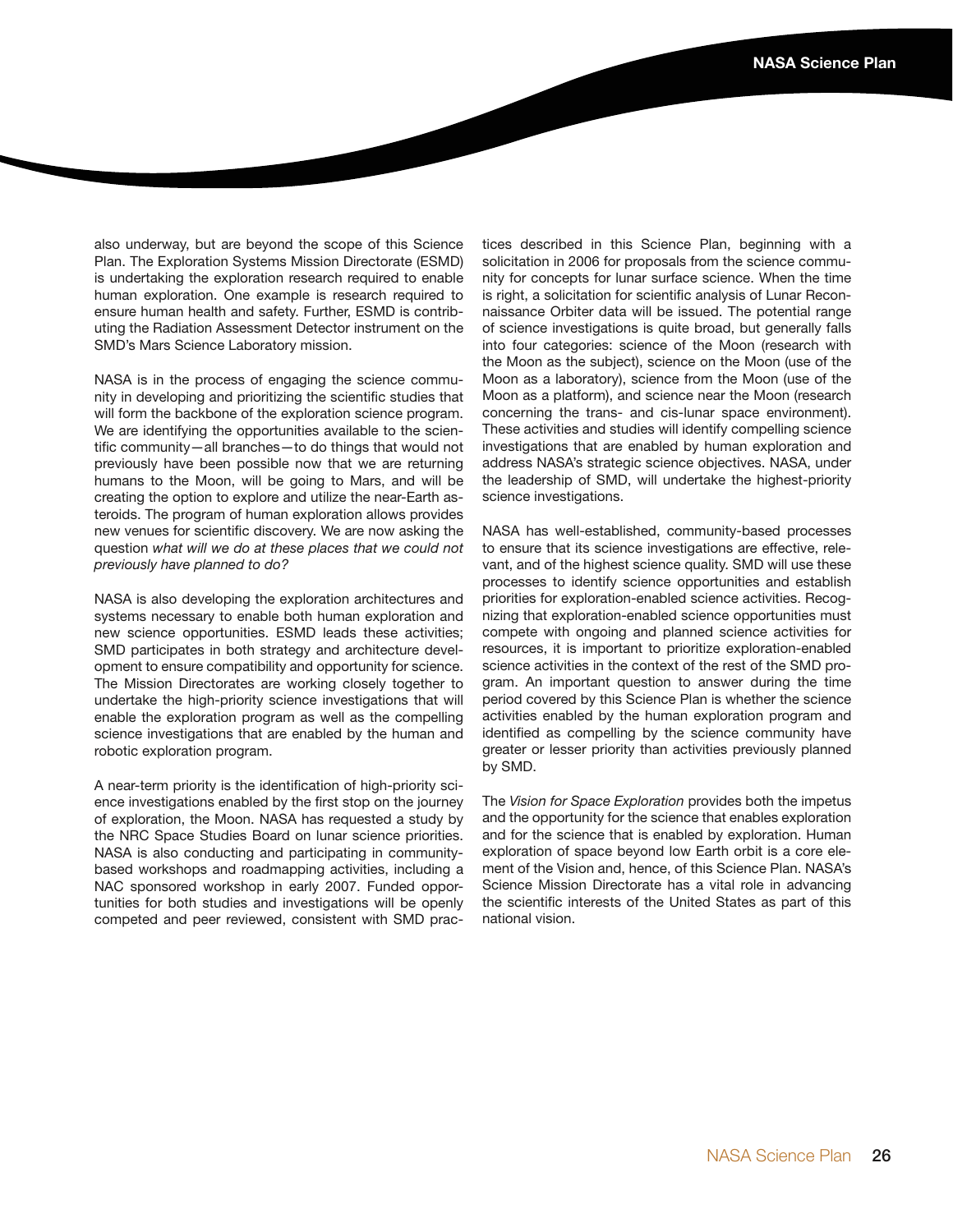# Chapter 9

Summary—At the Brink of Understanding

At the beginning of the 20<sup>th</sup> century, whole new vistas opened in scientific knowledge. Einstein's theories of relativity and Planck's quantum mechanics opened new ways of thinking about the universe. The work of Rutherford, Bohr, Thomson and others peered inside the atom. Bethe discovered that the fusion of hydrogen atoms powers the Sun. Ever-larger telescopes revealed the amazing diversity of planetary bodies in our solar system and the wonders of stars and galaxies beyond. Swedish scientist Svante Arrhenius asked the important question "Is the mean temperature of the ground in any way influenced by the presence of the heat-absorbing gases in the atmosphere?" For the past nearly 50 years, NASA has used its unique capabilities in space exploration and aeronautics to test and build upon these discoveries. NASA's ability to provide the vantage point of space and to attack scientific questions in a program management mode has led to substantial progress, with a stream of new discoveries that has become a veritable river in recent years.

Now at the beginning of the 21<sup>st</sup> century, humanity is poised for another great era of discovery. NASA and its partners are leading many of these paths of inquiry. We have measured the age of the universe, and we are close to being able to read its history and project its future. We have discovered over 180 planets around other stars, and we can conceive of means to survey our neighborhood in the galaxy and

detect, if they exist, Earth-like planets. We have discovered water in what were thought to be unlikely places in our solar system, and we can devise probes to explore those places in search of life or its precursors. We have observed violent solar flares and their impacts in Earth's neighborhood and beyond to the edge of the solar system, and we can envision the potential to "instrument the solar system" to enable monitoring and prediction of events and phenomena that may affect human and robotic explorers. We have put in place the first capability to observe all the major components of the Earth system, and we can see a way forward to understanding and predicting the causes and consequences of Earth system change.

In short, we are at the brink of understanding. While we do not yet see the answers, the pathways to many of them lie open before us. We are limited by resources, not navigation. Other National endeavors lay claim on the same pool of resources, and it is incumbent upon NASA's Science Mission Directorate to exercise wise stewardship of the American taxpayers' investment. This Science Plan describes how we will use those resources to return the new scientific understanding and benefits anticipated in the Vision for Space Exploration, other Presidential initiatives, and Congressional direction. And if the past is prologue, our discoveries will lead us to yet greater vistas beyond.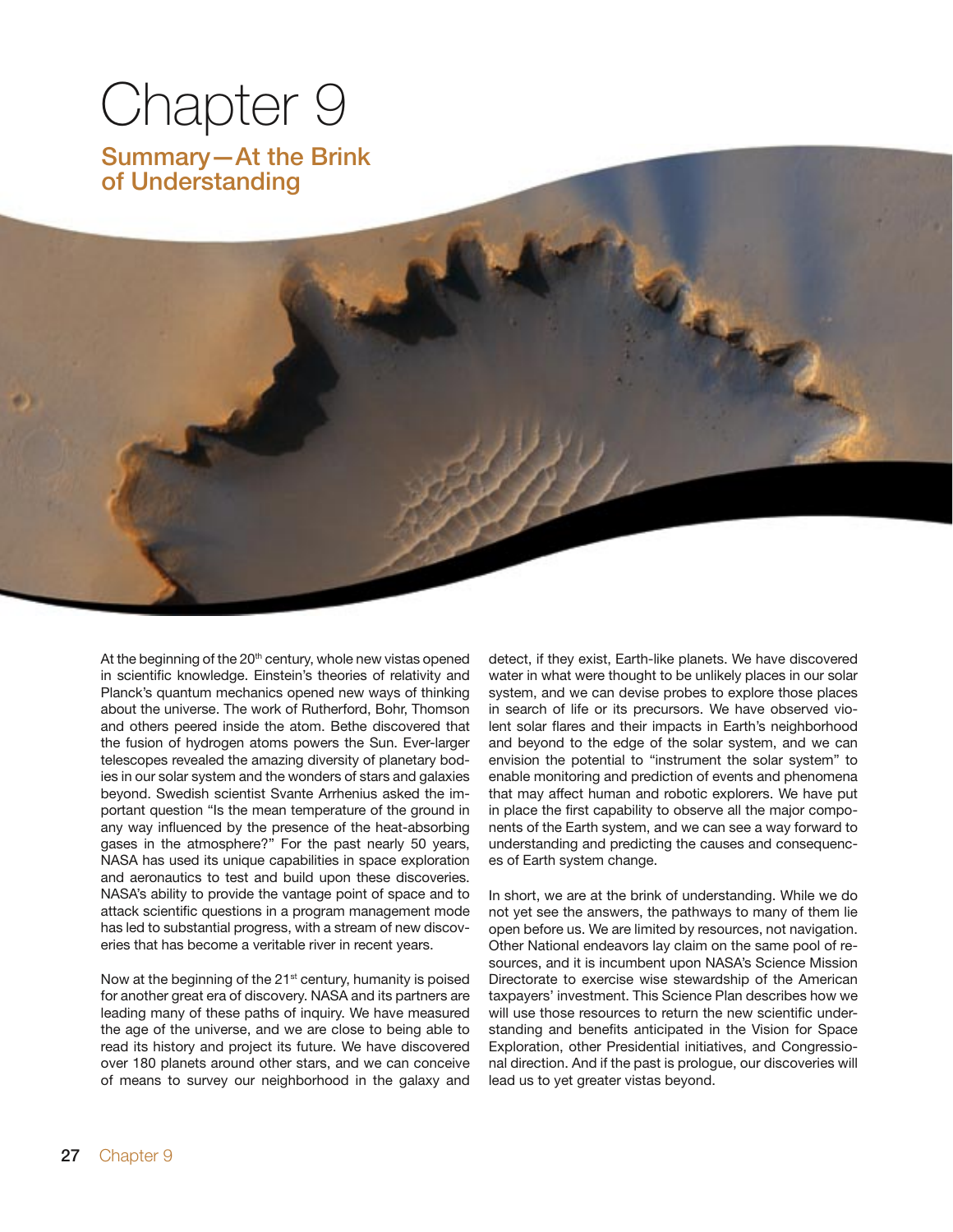### **References**

The following documents were used in development of this Science Plan:

2006 NASA Strategic Plan *http://www.nasa.gov/about/budget/index.html*

Science Community Roadmaps

- Science Program for NASA's Astronomy and Physics Program, 2006
- Heliophysics: The New Science of the Sun-Solar System Connection, 2006
- Solar System Exploration, 2006
- Mars Exploration Strategy for 2017-2016, 2006

All posted at: *http://science.hq.nasa.gov/strategy/comm.html*

National Research Council Decadal Surveys and Related Reports

- Astronomy and Astrophysics in the New Millennium, NRC 2001
- New Frontiers in the Solar System: An Integrated Exploration Strategy, NRC 2003
- The Sun to the Earth-and Beyond: A Decadal Survey for Solar and Space Physics, NRC 2002
- Earth Science and Applications from Space: Urgent Needs and Opportunities to Serve the Nation, NRC 2005
- From Quarks to the Cosmos, NRC 2002
- An Assessment of Balance in NASA's Science Programs, NRC 2006
- Assessment of NASA's Mars Architecture 2007-2016, NRC 2006
- Review of NASA's Solid Earth Science Strategy, NRC 2004
- Preventing the Forward Contamination of Mars, NRC 2005

#### U.S. Government Plans

A Renewed Spirit of Discovery, 2004 *http://www.whitehouse.gov/space/renewed\_spirit.html*

A Journey to Inspire, Innovate, and Discover: Report of the President's Commission on Implementation of United States Space Exploration Policy, June 2004

*http://govinfo.library.unt.edu/moontomars/docs/M2MReportScreenFinal.pdf*

The Physics of the Universe: A Strategic Plan for Federal Research at the Intersection of Physics and Astronomy, 2004 *http://www.ostp.gov/html/physicsoftheuniverse2.pdf*

Strategic Plan for the U.S. Climate Change Science Program, 2003 *http://www.ostp.gov/nstc/html/ccspstratplan2003-all.pdf*

Strategic Plan for the U.S. Integrated Earth Observation System, 2005 *http://usgeo.gov/docs/EOCStrategic\_Plan.pdf#search=%22US%20IEOS%22*

U.S. Ocean Action Plan, 2004

*http://ocean.ceq.gov/actionplan.pdf#search=%22US%20Oceans%20Action%20Plan%22*

Other Reviews of the draft Science Plan

Letters forwarding recommendations of the NASA Advisory Council Science Subcommittees; all available at: *http://science.hq.nasa.gov/strategy/NAC\_sci\_subcom/index.html*

Letters forwarding recommendations of the NASA Advisory Council; all available at: *http://www.hq.nasa.gov/office/oer/nac/minsmenu.html*

Industry Comments (available upon request) NASA Science Associates Group

- Consensus Views
- Consolidated Comments Submitted